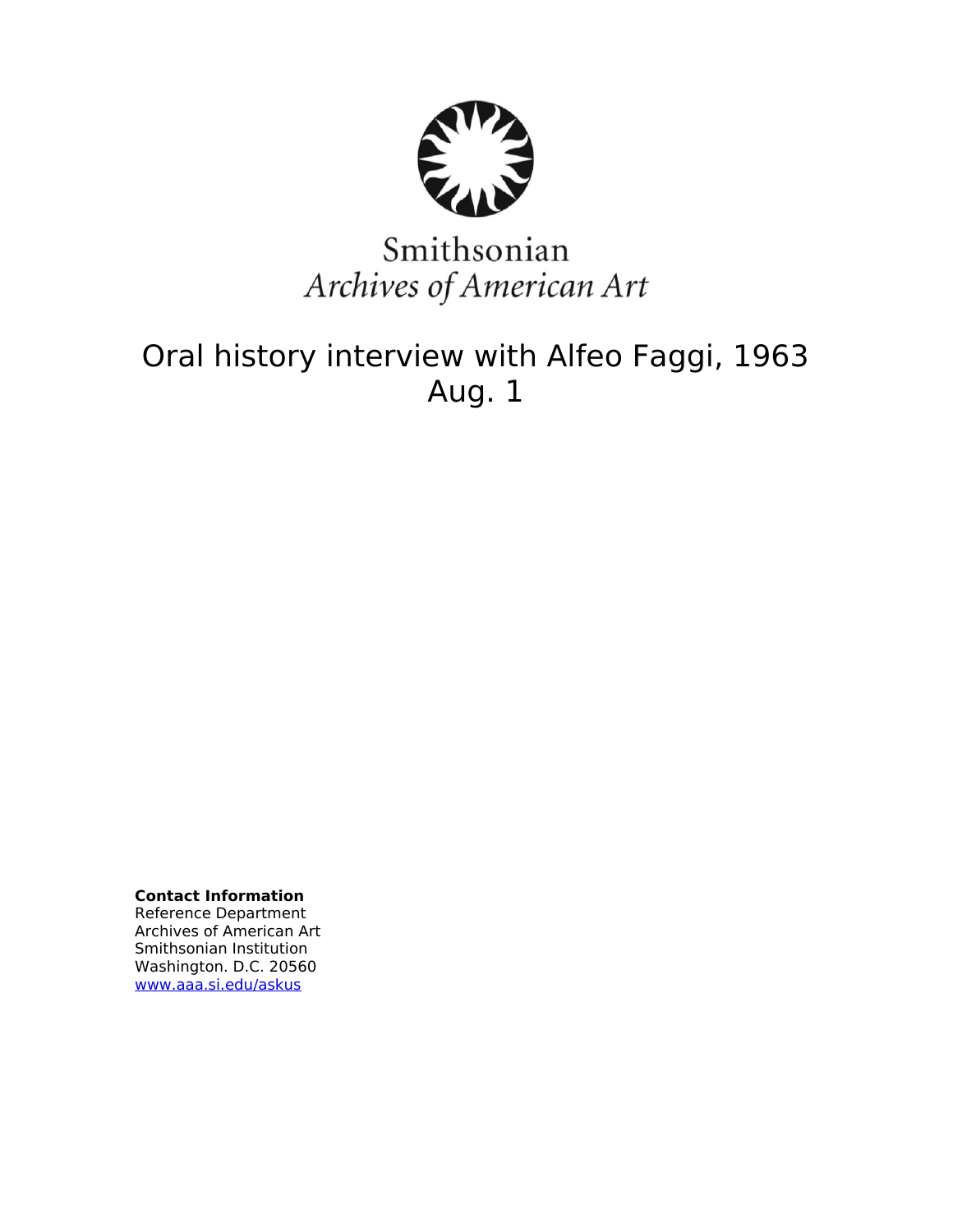### **Transcript**

#### **Preface**

The following oral history transcript is the result of a tape-recorded interview with Alfeo Faggi on August 1, 1963. The interview took place in Woodstock, NY, and was conducted by Dorothy Seckler for the Archives of American Art, Smithsonian Institution.

#### **Interview**

DOROTHY SECKLER: This is Dorothy Seckler interviewing Mr. Alfeo Faggi in Woodstock, August 1st, 1963. Mr. Faggi, I wondered if you might begin by telling me something about your earliest memories of your childhood in Florence and what there was in your background that attracted you toward art, which I assume began in your childhood.

ALFEO FAGGI: Yes. Yes. Well, first on my mother's side of it. There they are 1200 Florentines - 1200, they are registered ...

DOROTHY SECKLER: Since 1200?

ALFEO FAGGI: Yes, since 1200. And the name was Tarquinia. You know a few years ago there was an ambassador in Washington with the same name - it is very rare. Even in Florence there are only a few left.

DOROTHY SECKLER: And "Faggi" was your father's name then?

ALFEO FAGGI: Yes, Faggi, yes.

DOROTHY SECKLER: Your father was an artist himself, wasn't he?

ALFEO FAGGI: Yes, he was a fresco painter, yes; a good one too. He gave me my first instruction, I think. I went to school, day school and in the afternoon Daddy bought some crayons and said, "Alfeo, you ought to do this and do that." He gave me a few instructions and after a while I began to work by myself.

DOROTHY SECKLER: How old were you when you had your first art instruction there?

ALFEO FAGGI: I was about five years.

DOROTHY SECKLER: When you were five years old!

ALFEO FAGGI: Oh, yes.

DOROTHY SECKLER: Then you didn't have to go to an ordinary school? I mean you didn't go to a regular public school at all?

ALFEO FAGGI: Yes. I went for four years and after that I was so bored I said, "Mother, I can't go there any more."

DOROTHY SECKLER: You were interested only in your drawing?

ALFEO FAGGI: Yes, and sculpture, yes. Well, the school there at the time was much more simple. There were only 30 students and they pick out the best and they sent the others out of public school; they don't keep them. Just the same as in the Academy, they don't keep them.

DOROTHY SECKLER: Yes. What was the name of the school that you went to, the first one?

ALFEO FAGGI: It was near Florence, it was called Sesta Fiorentino, five miles from Florence.

DOROTHY SECKLER: Mr. Faggi, do you remember seeing works of art there around you in Florence or at the school where you studied that were important to you?

ALFEO FAGGI: Yes, oh, yes. Sure. And naturally my - first I walked five miles, I'd get up at five, like I'm doing now, I walked five miles to go to the Academy and after working all day long - Mother prepared a little lunch and came back five miles again and went right straight to bed - naturally I was worn out working all day long and that ten miles. It was a good discipline.

DOROTHY SECKLER: Is that school still there? The Academia Belle Arti?

ALFEO FAGGI: Oh, my goodness, yes. I know many people from Woodstock that went there for a little while, but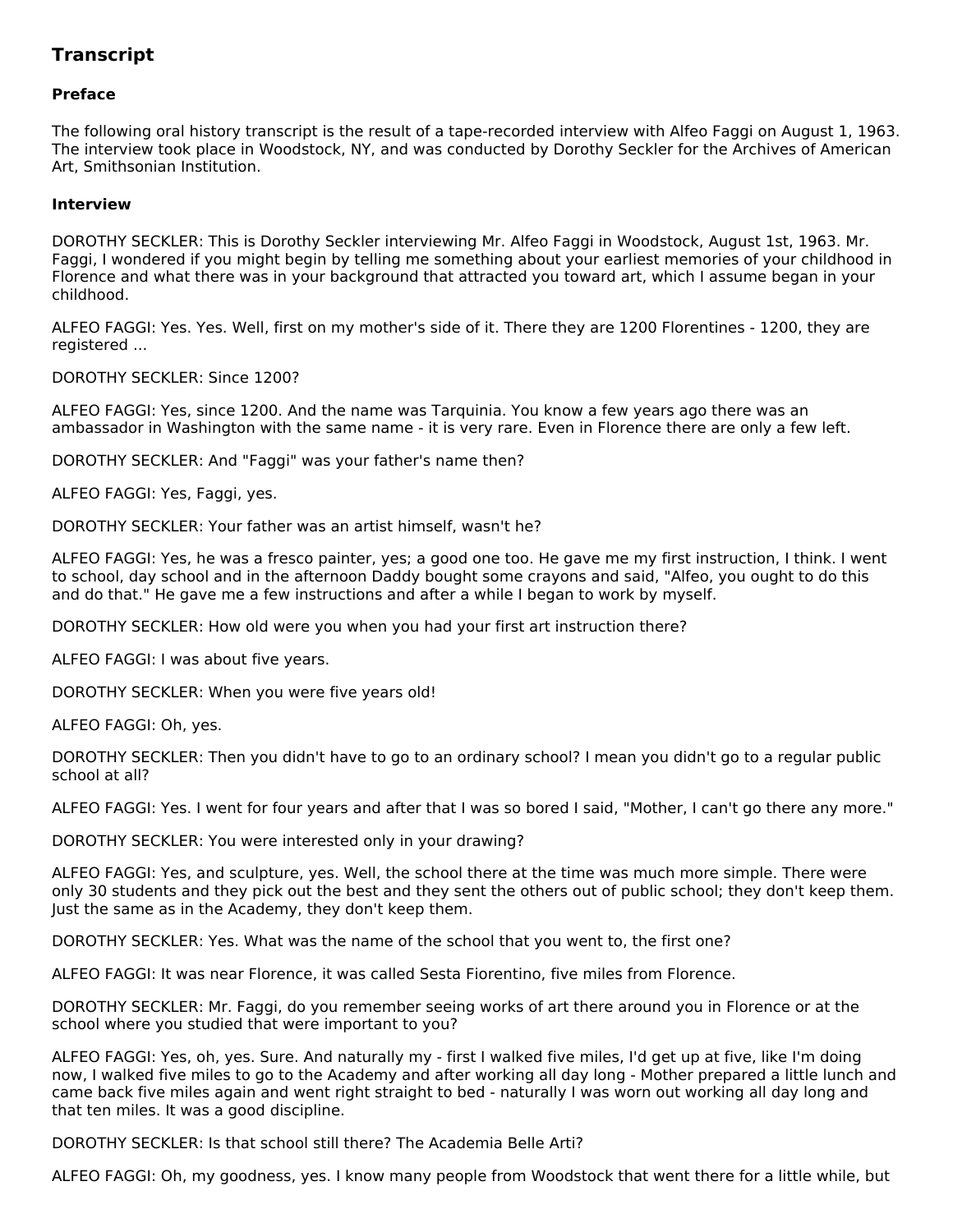they don't want to begin from the ground, they want to go to the life class right away. They will not do that; you had to be remarkable. As I told you, Modigliani was there, one of the best artists of today, of the 20th century. I mean they are not jokers there. They take things very seriously.

DOROTHY SECKLER: Modigliani was studying drawing at the time, wasn't he?

ALFEO FAGGI: Yes.

DOROTHY SECKLER: In the life class?

ALFEO FAGGI: Life class with me, there were about 200.

DOROTHY SECKLER: How old were both of you at the time?

ALFEO FAGGI: Well, I was about 16, 15, something like that. He was 18, he was two years older, yes. And after that he went to Paris. As a matter of fact, one day at life class - in the life class every hour the model rested for an hour - and I went outside and there were beautiful gardens around there and I saw a man who really made an impression on me. I asked somebody, "Who is that man, that young man," - in Italy they don't discriminate age, they discriminate this is a woman or this is a man. And they said, "Modigliani." Oh my, how young, but he looked like he would be a great artist.

DOROTHY SECKLER: You liked his drawing?

ALFEO FAGGI: Oh, yes, oh, yes. Right away he was an artist, there was no question about it. You could see from the life class. I dropped in to see him many times at the life class. I studied for five years anatomy and I got the first prize under the great anatomist Keerugi.

DOROTHY SECKLER: Yes.

ALFEO FAGGI: And one day -- I tell you a very funny thing -- a friend of mine made a little, an exact little tiny noise, it was not a very offensive noise, but anyhow the professor stopped, studied him. I said to this friend of mine, "Be careful. Do you know what he does, this Professor?" "No, I don't." "During the examination he will ask you a question and you will fail." And he did it; exactly six months after, he asked the question in the place in which he was disturbed. Isn't it extraordinary? I mean an amazing capacity to retain.

DOROTHY SECKLER: Yes. I understood from your article I was reading that you had during your study of anatomy gone to a hospital there.

ALFEO FAGGI: Yes, absolutely. Every week, every Friday, yes. There were medical students too in the same room.

DOROTHY SECKLER: Yes. Was that something that you went into rather early or at a more advanced stage of your studies?

ALFEO FAGGI: Well, I thought it was important to know, as I said, the machinery of every magnificent organ. You've got to know it, you've got to know osteology, the study of the bones and muscle applied over the muscle. And you have to know the mechanism of all these wonderful things. To me, today, it is really a very great tragedy because everyone wants to begin from the top but they will never get to the top until they know the base.

DOROTHY SECKLER: Yes. So you studied drawing and anatomy?

ALFEO FAGGI: Yes.

DOROTHY SECKLER: Your sense of composition, as we were saying before, must have come from seeing the works around you?

ALFEO FAGGI: Yes. I went every day practically to the Museum; the thing that especially impressed me was Giotto. Even today.

DOROTHY SECKLER: Today he's still your great ...

ALFEO FAGGI: Oh, yes. There isn't any better artist. Giotto and Dante they were the same mentality in composition, in design, and in imaginative force, to my mind. The people that came after, they were great draftsmen, - I don't mean anything derogatory - but they have not the purity of their approach. Even Leonardo hasn't got it. Leonardo got a great deal of things but they are not art.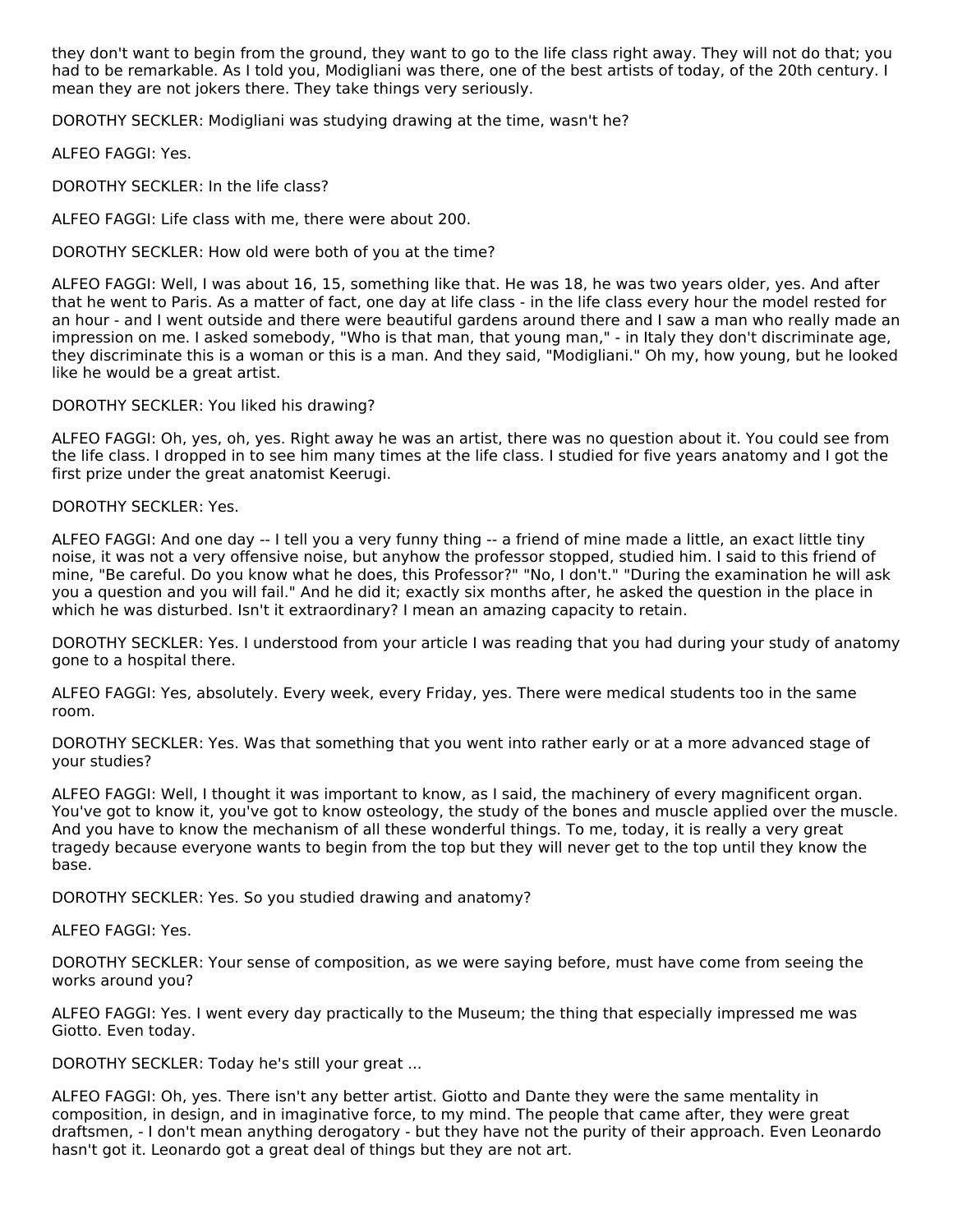DOROTHY SECKLER: Science.

ALFEO FAGGI: Science. Art is a different thing. As a matter of fact the early drawings in Florence are better than all the work put together, to my taste. They are very tiny but have great purity, a great plastic sense; tremendous plastic sense. More than Michaelangelo. Or anybody.

DOROTHY SECKLER: Since you admired Giotto so much when did you decide not to be a painter but to turn towards sculpture?

ALFEO FAGGI: Well, I don't know, I don't know. There's a place in the Academy, you see, there's a point, during the first three years we studied the general things, geometry, architecture and some science and after three years -- and I got all the prizes there -- and they asked you, they said, "Specialize, what are you going to be: are you going to study painting or sculpture or architecture?" "No, I want to be a sculptor." And I was the only one who passed the examination.

DOROTHY SECKLER: So then did you begin to work under a master sculptor there?

ALFEO FAGGI: Yes. Well, he was not a master but he was a good technician; yes, very good technician. Well, another thing, the impression I got was this: naturally, he knew my work had already made a little impression and he saw I got the prize there. Well, there was a fellow who wanted to come and the Professor began to pick on him. I said, "Professor, you will not do that in front of me. He is a friend of mine and you will not do it. If you don't like his work, correct it, but don't poke fun at him." "Well, what do you think I ought to do," he said, "with that face he will never be an artist." "Well, I don't know. How do you know that?" Giotto went to the mountains to find strange people. Well, anyhow, he said to this friend of mine, I'll give you a chance for this year for a month. A month. Okay. Okay. My friend drew a life size half of a figure, half of a subject. Well, after a month the Professor came over and he said, "Faggi, you see I was right. I gave him a chance and he wasn't able to do it." And after I had to begin all by myself, there was no other student.

DOROTHY SECKLER: You were the only sculpture student at that time?

ALFEO FAGGI: At that time, yes.

DOROTHY SECKLER: What was the name of your teacher there?

ALFEO FAGGI: Well, you don't know it. He's not well known. He was a good man in his field, you know. You know they do those terrible monuments in the piazza, those terrible things? I always turn my face from some of them when I go by, I don't look at them. They make me sick. They look like a billboard in hard material. Well, they're ridiculous. He never asked me what I thought about his work then but later, one day he said. "Faggi, I want you to come and see my work." I told him exactly what I thought of them. I never mince words. I never will say anything that is not correct.

DOROTHY SECKLER: Where did you go after your study with this man?

ALFEO FAGGI: I took my studio, I worked by myself.

DOROTHY SECKLER: In Florence?

ALFEO FAGGI: In Florence, yes, yes.

DOROTHY SECKLER: And did you get some commissions there?

ALFEO FAGGI: No. I began to exhibit in national shows, I showed in Belgium, I showed in Venice, I showed in all ...

DOROTHY SECKLER: Do you recall what year it was when you had your first show there, or anywhere?

ALFEO FAGGI: I think it was in 1920 or something like that, approximately -I don't know exactly.

DOROTHY SECKLER: By the way, while we're on dates we haven't your birth date yet. Would you like to ... ?

ALFEO FAGGI: No, because people pick on those things first and after they don't read the article. I'll go ahead if you don't mind.

DOROTHY SECKLER: No, it's all right. So you had your first shows then in the 20s?

ALFEO FAGGI: Yes.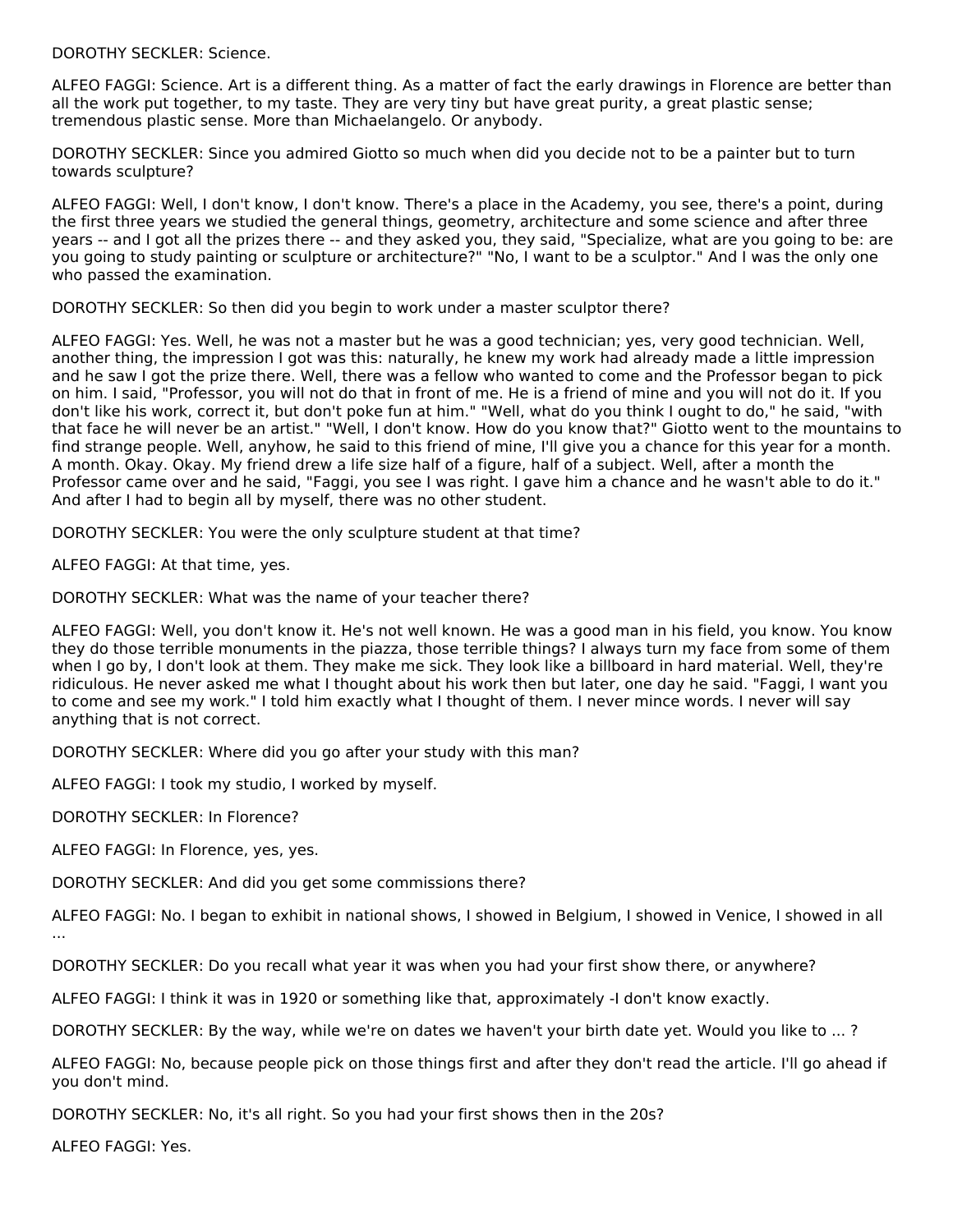DOROTHY SECKLER: And you were established in a studio in Florence?

ALFEO FAGGI: Yes, by myself.

DOROTHY SECKLER: How long did you work there? What were the next important events in your career there?

ALFEO FAGGI: Well, one important event; Mrs. Faggi came to visit, at the time she was Miss Butler.

DOROTHY SECKLER: She was from this country?

ALFEO FAGGI: Oh, yes. This is her picture.

DOROTHY SECKLER: Yes, I wanted to look at that photograph again. What was her first name?

ALFEO FAGGI: Beatrice Butler Faggi. Beatrice, like in Dante's "Beatrice."

DOROTHY SECKLER: And she came to Florence as a tourist or as an art student?

ALFEO FAGGI: No. She visited her sister. The sister and her husband came from Holland and they wanted to stay in Florence. Dr. Stuart was a court dentist in Italy and in Holland. They like to stay in Florence and Beatrice every spring came to see her sister. One day Mrs. Stuart told me "my sister arrived from America and she wanted very much to meet you, very much."

DOROTHY SECKLER: So that then your romance began and you were married in Florence?

ALFEO FAGGI: No, we married in America, in '16.

DOROTHY SECKLER: Then we have to find out how you happened to come to America.

ALFEO FAGGI: Oh, yes! Commissions. I got commissions, you know.

DOROTHY SECKLER: How did that happen? And from who did the commissions come?

ALFEO FAGGI: They liked my work.

DOROTHY SECKLER: It came from Chicago, of course ...

ALFEO FAGGI: Yes.

DOROTHY SECKLER: ... from the Chicago Institute of Fine Arts?

ALFEO FAGGI: Probably. I don't know. I got the commission, I came over here to do it.

DOROTHY SECKLER: Yes.

ALFEO FAGGI: Instead of doing it in Florence they advanced me the money to come over here

DOROTHY SECKLER: Do you know who was the person who contacted you to do the commission from this country?

ALFEO FAGGI: Well, Mrs. Stuart.

DOROTHY SECKLER: Who was a relative of your wife?

ALFEO FAGGI: Yes. She was her sister.

DOROTHY SECKLER: What year did you come over. You told me, I think it was in 1916?

ALFEO FAGGI: Yes. Oh, no, no. In '20. '20.

DOROTHY SECKLER: 1920? You came to Chicago first?

ALFEO FAGGI: First, yes.

DOROTHY SECKLER: And when you came did you expect to stay here?

ALFEO FAGGI: Oh, yes.

DOROTHY SECKLER: And your wife, of course, came with you and you settled in Chicago, I assume?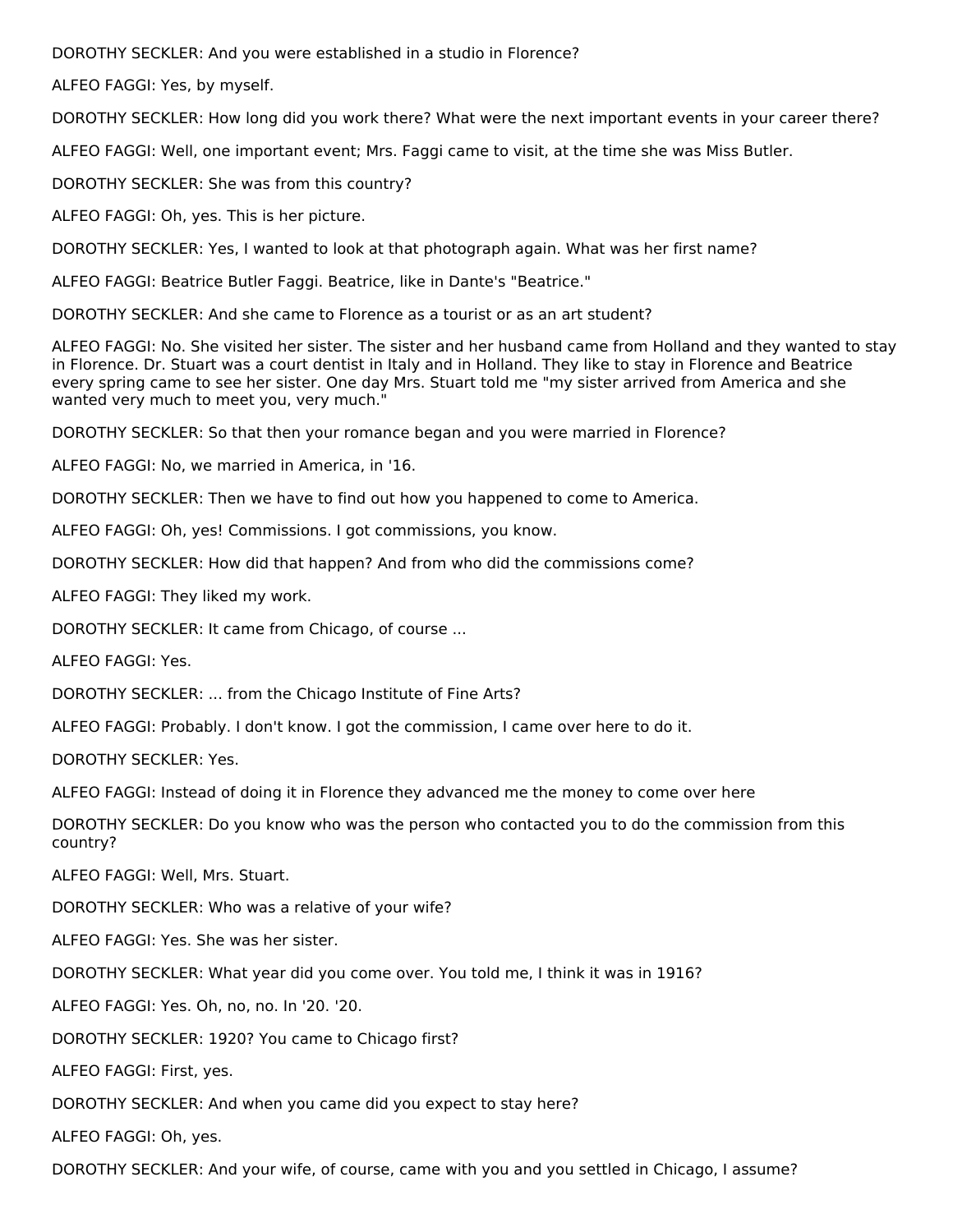ALFEO FAGGI: Yes, I did.

DOROTHY SECKLER: And the commission - was that first commission for the 14 Stations of the Cross?

ALFEO FAGGI: Yes. And that's why somebody from Woodstock - Mrs. Schutze -she was a wonderful photographer; and Professor Schutze was Professor of German in Chicago University.

DOROTHY SECKLER: And they saw your work in Chicago?

ALFEO FAGGI: Yes.

DOROTHY SECKLER: And they invited you to come to Woodstock at that time?

ALFEO FAGGI: She said, "I think you'd work better up there." She told me, she told Mrs. Faggi, "It's more quiet, and more simple." And so we did.

DOROTHY SECKLER: When did you come here permanently? I suppose it was in the early '20s?

ALFEO FAGGI: In the early '20s, '21 or '22.

DOROTHY SECKLER: So you must have spent about a year in Chicago possibly, before you came here?

ALFEO FAGGI: Yes. yes.

DOROTHY SECKLER: Would you like to talk a little about the commission itself, the way you imagined the 14 Stations and how your work compared with the work of other sculptors at that time? I imagine it must have seemed very revolutionary.

ALFEO FAGGI: It was. They were afraid to open the church. I mean after they realized they were a work of art they did.

DOROTHY SECKLER: At first they felt it was so modern and ...

ALFEO FAGGI: Yes. Absolutely! They don't know what to make of it. Those people are dumb, no brain at all - no visual brain - nothing there. Anyhow, it didn't make any difference to me and I never asked any sympathy from anybody.

DOROTHY SECKLER: Yes. Your work then from the time you had your studio in Florence ...

ALFEO FAGGI: You ought to read Hoffner, it will give you some instruction.

DOROTHY SECKLER: Yes. Well, perhaps I can bring in - incorporate some of the material from Hoffner at the end of the tape.

ALFEO FAGGI: Okay.

DOROTHY SECKLER: But your work had already been inspired, as we noted, by the primitives in Italy and had this quality of extreme simplification ...

ALFEO FAGGI: Yes.

DOROTHY SECKLER: ... and strong emphasis on rhythms and a somewhat symbolic quality.

ALFEO FAGGI: Everything is -- with artists everything is symbolic.

DOROTHY SECKLER: And this was what upset the Chicago people?

ALFEO FAGGI: Yes.

DOROTHY SECKLER: Were the art critics also against it?

ALFEO FAGGI: No, no. The art critics - Bulliet is marvelous.

DOROTHY SECKLER: Bulliet appreciated it.

ALFEO FAGGI: Oh, yes.

DOROTHY SECKLER: How about critics from New York? Did any of them see it at this time?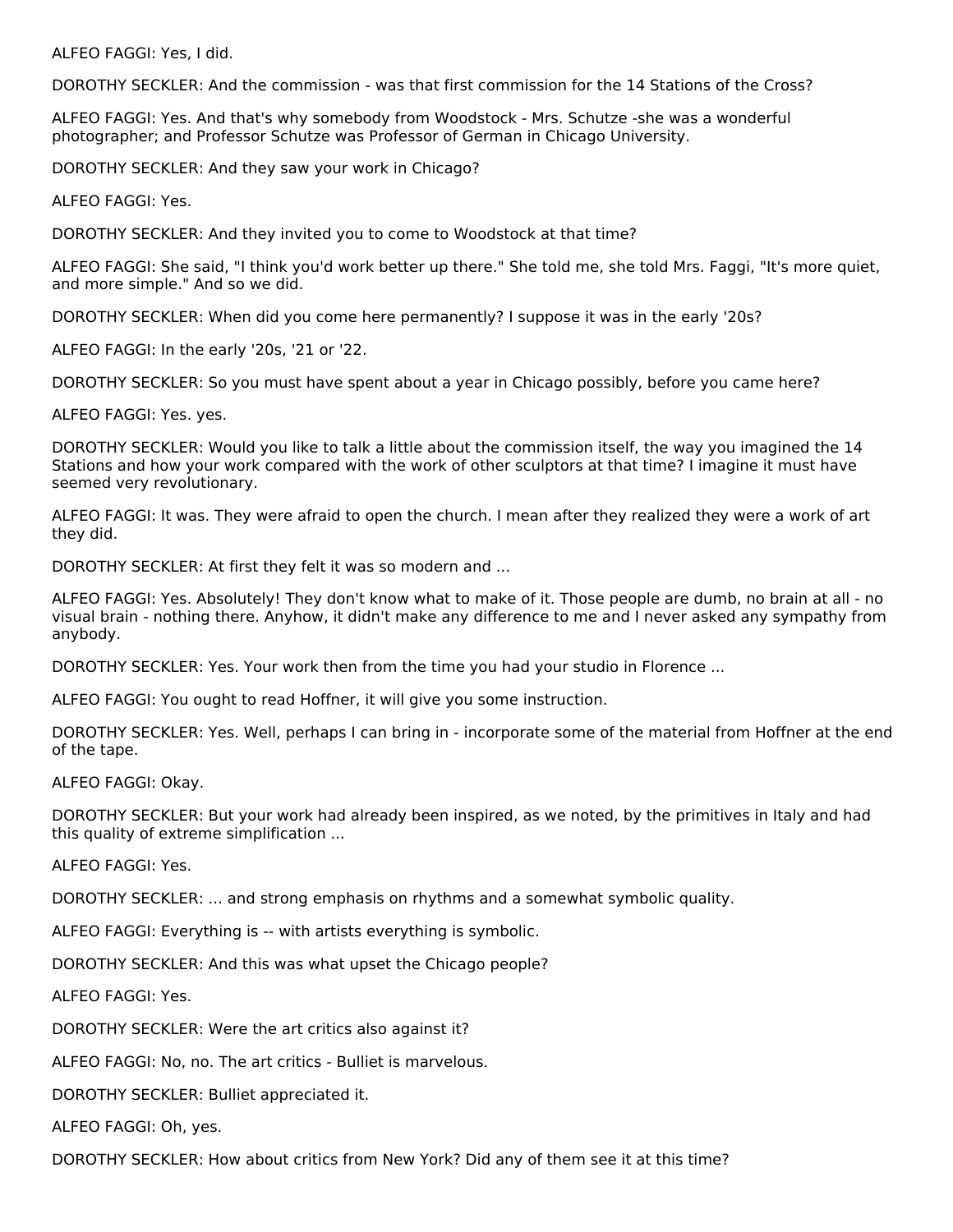ALFEO FAGGI: Not at that time, no. They saw the things when they were exhibited later on.

DOROTHY SECKLER: Yes.

ALFEO FAGGI: In the Bourgeois Gallery, yes.

DOROTHY SECKLER: But the church - what was the name of the church where these were installed?

ALFEO FAGGI: St. Thomas Church in Chicago.

DOROTHY SECKLER: And they're still there?

ALFEO FAGGI: Oh, yes! Yes, sure.

DOROTHY SECKLER: When was it opened? Do you recall the date roughly?

ALFEO FAGGI: I don't remember exactly - I don't want to make any mistake.

DOROTHY SECKLER: All right. Well, we can add that at the end of the tape from some of the documents that you have given me.

ALFEO FAGGI: Yes.

DOROTHY SECKLER: But in any case it was opened and then you left for Woodstock?

ALFEO FAGGI: Yes.

DOROTHY SECKLER: And you settled here. Did you build your own house when you arrived or did you live somewhere else for a while?

ALFEO FAGGI: I built the studio first and by a local man here and very good and afterward we built this two years after, I think, something like that. Yes. Yes. The house is beautifully built.

DOROTHY SECKLER: It certainly is.

ALFEO FAGGI: It isn't all shot or anything like that.

DOROTHY SECKLER: Did you have any help in coming here from the founders of the Woodstock colony - Mr. Hervey White or ... ?

ALFEO FAGGI: Oh, he was a good friend of mine. His portrait is in the Whitney Museum.

DA Yes, by you? Your portrait of Mr. White is in the Whitney Museum?

ALFEO FAGGI: Yes.

DOROTHY SECKLER: And they helped you, did they, in some way or did you not need any help at that time?

ALFEO FAGGI: No, I never - no.

DOROTHY SECKLER: I thought perhaps they had secured certain tracts of land for artists ...

ALFEO FAGGI: No.

DOROTHY SECKLER: ... but I suppose it was more in the other area of Woodstock.

ALFEO FAGGI: Probably. I don't know. This little nook up here - somebody used to own it and they said, "Now I'll give it to you for \$230, it's only half an acre."

DOROTHY SECKLER: Do you remember some of the artists who were prominent when you first arrived in Woodstock? With who maybe you were associated with later?

ALFEO FAGGI: Dasburg and McFee. They were good artists, both very good.

DOROTHY SECKLER: Yes.

ALFEO FAGGI: There was another man up here, but those two, to me they were more prominent, to me they were good people, good artists both. Very good.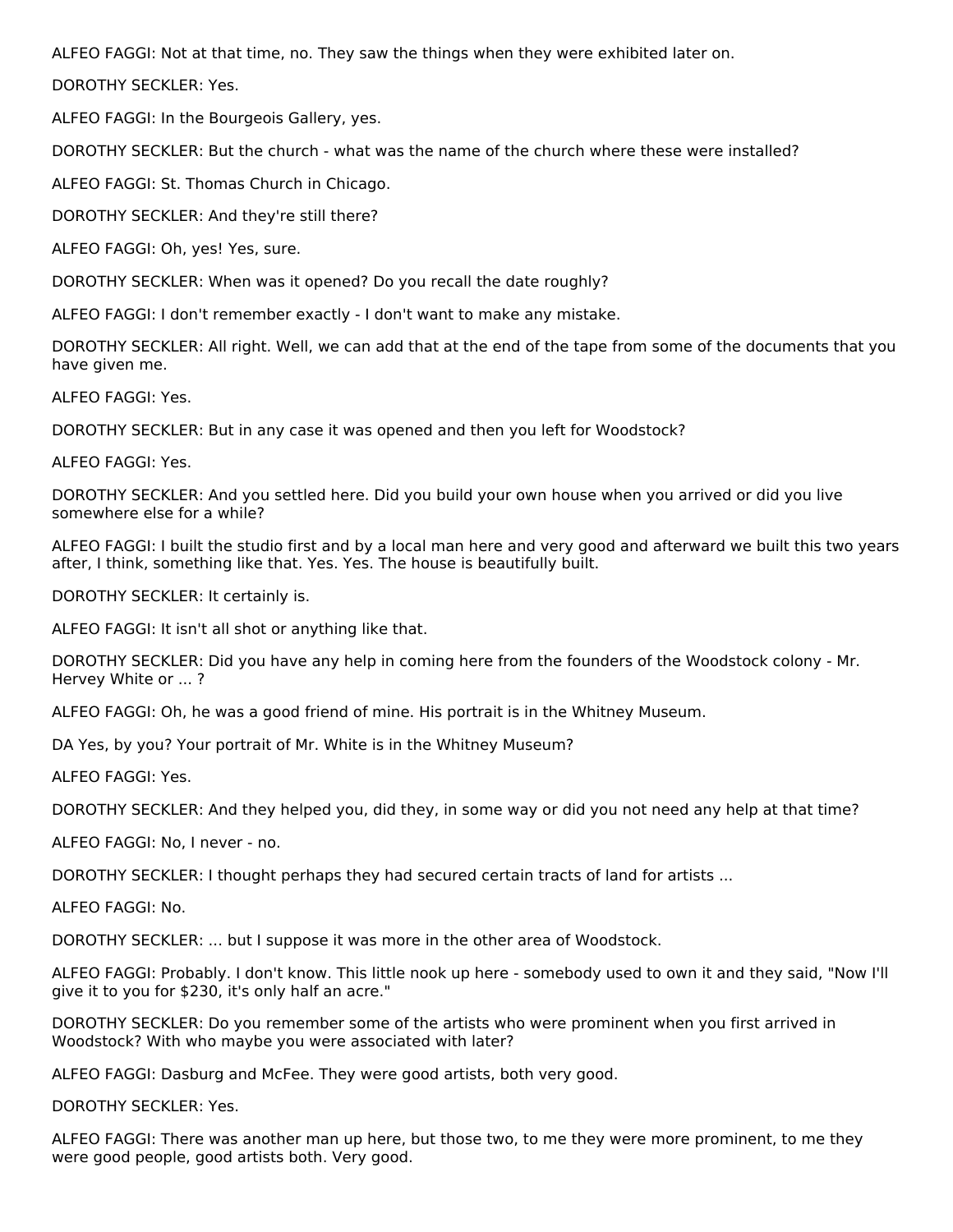DOROTHY SECKLER: So they remained friends for many years.

ALFEO FAGGI: Oh, absolutely! Absolutely! Friends all the time, yes. No, I never lost any friends I'm sure of that. I don't know Hague very well, I mean the one that lives in the mountains, he really lives far away.

DOROTHY SECKLER: Who is that? Raoul Hague?

ALFEO FAGGI: Yes. Oh, I met him once in a while but not very often.

DOROTHY SECKLER: He has a love of the archaic very much.

ALFEO FAGGI: Oh, yes. I saw some of them. But I don't think his work later is just as good as what he was before. He went too far. He'd take the bark of the tree and he'd say this is a work of art. It is not true; it's the bark of a tree. Well, you could say anything if you put something in it, put a little salt in it; otherwise, well, I'll take a piece of bark from my oak tree and exhibit that. He did once up here in Woodstock just for fun, you know. You will not do things like that too often or people will think you are a faker, be careful about that.

DOROTHY SECKLER: He was the only sculptor that you were associated with here?

ALFEO FAGGI: Yes. There was a man called Wheelock, he was very talented.

DOROTHY SECKLER: You didn't show in Woodstock, though - you didn't show your work here, did you?

ALFEO FAGGI: I showed in the early years - three or four years.

DOROTHY SECKLER: Where? At the Art Association?

ALFEO FAGGI: Yes. Yes. Oh, I exhibited more than that.

DOROTHY SECKLER: When did you go with the Weyhe Gallery? Let me put it a different way: which gallery in New York first showed your work? Was it Bourgeois?

ALFEO FAGGI: Bourgeois first. It was a one-man show, that big show. I mean the general trend of the press took an interest in the things. Oh, it was a really great show.

DOROTHY SECKLER: What year would you think that was roughly? Late '20s somewhere?

ALFEO FAGGI: Yes. Late '20s.

DOROTHY SECKLER: And then how many years did you remain with the Bourgeois Gallery?

ALFEO FAGGI: Until he closed up, you see.

DOROTHY SECKLER: Do you remember when he closed? Was it in the '30s? Early '30s?

ALFEO FAGGI: Yes. Maybe '32.

DOROTHY SECKLER: And then you went with Weyhe afterwards?

ALFEO FAGGI: Yes. Well, she came over here herself, she admired my work.

DOROTHY SECKLER: Miss Dickinson, you mean?

ALFEO FAGGI: Yes. She came over here and she said, I wish you would exhibit with us, I love your work. I said, sure, I'd love to do that.

DOROTHY SECKLER: Splendid. Now let's stop for a moment.

[Machine turned off]

ALFEO FAGGI: Now in the Academy I won quite a large prize and instead of giving me money, they sent me to Turin, a city in North Italy to see our first international show. I went up there and for the first time I saw a bronze by Rodin; and there were some good German artists, Lehmbruck was there. And it was interesting to see the things I knew only by reproduction, and it was interesting to compare. The statue by Rodin was the man - do you remember - with the broken arm, do you remember? Has half of the arm?

DOROTHY SECKLER: I don't know that.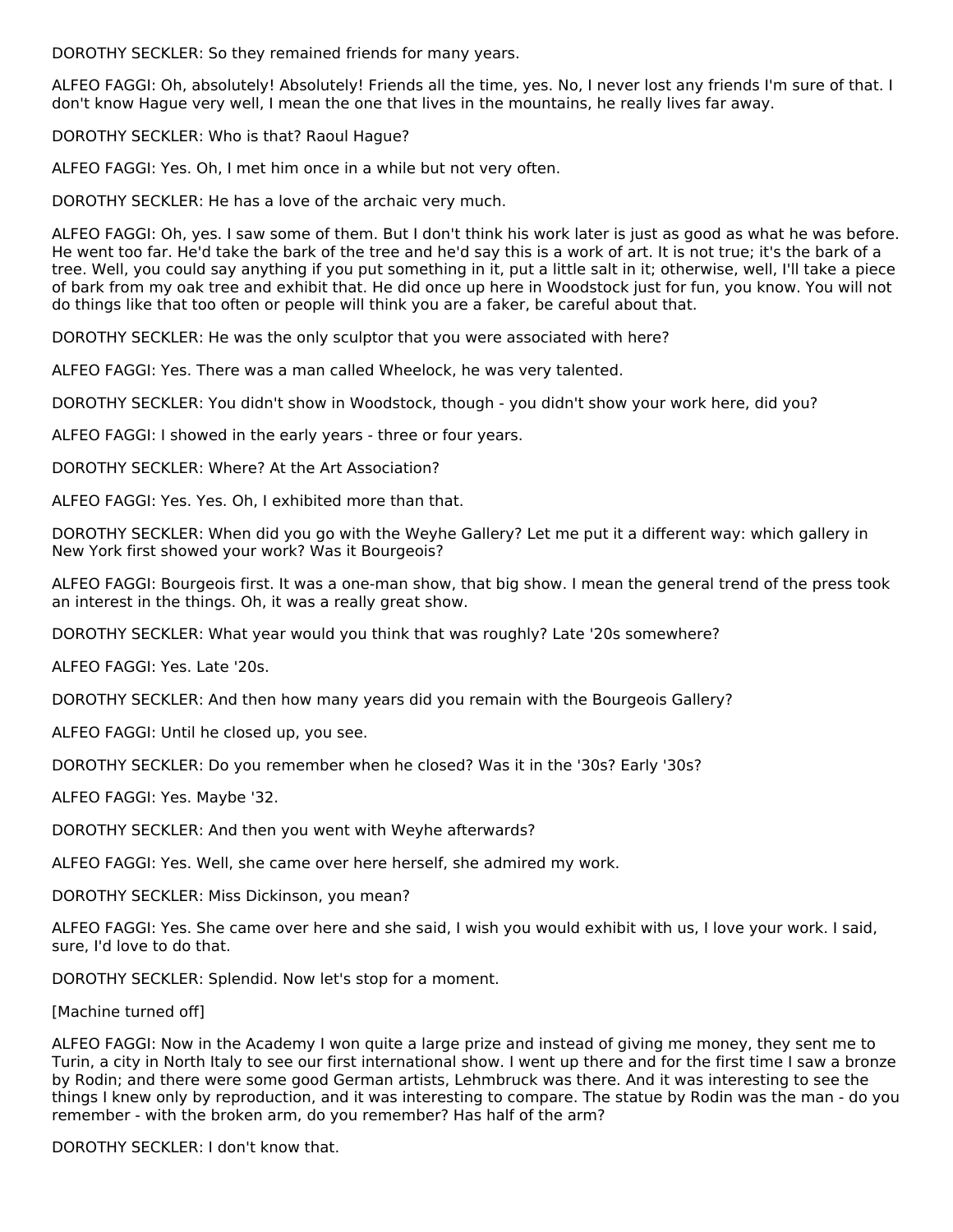ALFEO FAGGI: Probably you don't remember. Anyhow, I was not really very interested in his work, he was a terrifically clever, he did terrifically able things, but there was a lack of, a great deal of lack of simplicity and lack of repose. Michelangelo used to have movement but he had repose in movement.

DOROTHY SECKLER: You felt that Lehmbruck lacked that repose?

ALFEO FAGGI: No, no, no! Rodin.

DOROTHY SECKLER: Oh, Rodin! I'm sorry.

ALFEO FAGGI: No. Don't make any mistake on that.

DOROTHY SECKLER: But Rodin you thought lacked repose?

ALFEO FAGGI: Yes.

DOROTHY SECKLER: Lacked a feeling of repose, yes.

ALFEO FAGGI: Yes. Lehmbruck was my first really - I say, this is a real artist up there. He has a sense of composition, sense of design and great simplicity and great feeling.

DOROTHY SECKLER: Yes, I thought so.

ALFEO FAGGI: Oh, yes. (Ernst) Barlach is very good, a good carver, is a very, very excellent artist, there's no question; but you cannot compare him with Lehmbruck from my point of view. But he is an important artist, there is no question about it. Lehmbruck and Barlach they are the two German artists.

DOROTHY SECKLER: So you felt some affinity with both Lehmbruck and Barlach?

ALFEO FAGGI: Yes.

DOROTHY SECKLER: But in the case of Rodin there was this lack of repose. That bothered you?

ALFEO FAGGI: Yes. And, oh, another thing that bothered me was too many works. An artist cannot overproduce. Now you see Modigliani never overproduced. Sometimes he produced one work in 3 or 4 years. There's a great deal of commerciality to produce too much; anxiety to be noticed again. A real artist doesn't want to be noticed; he wants to do the best he knows how to do. That's my point of view.

DOROTHY SECKLER: That's a very important thing to keep in mind today, when so many artists are distracted by this need to be noticed certainly.

ALFEO FAGGI: Yes. Well, it's a mania, it's a childish - a childish thing. I think the basis is lack of cultural background.

DOROTHY SECKLER: In this country particularly.

ALFEO FAGGI: Yes.

DOROTHY SECKLER: Yes, there's not the understanding of the artist's role.

ALFEO FAGGI: You see, for instance, even when I was young I was studying the history of the arts and only the best, and I went to the Museum practically every day - especially Michelangelo. You have been to Florence - you went to see the little house of Michelangelo?

DOROTHY SECKLER: No, I don't think so.

ALFEO FAGGI: It's in the Via Ghibellina. It's the original house and some of the early things he did are there and they are much better than the later work, much better. Some beautiful drawings. And there was a charming old gentleman who took care of that little museum and I let him talk and he was perfectly charming. The whole environment - really you felt the home of a great giant.

DOROTHY SECKLER: I may have been there on my first trip.

ALFEO FAGGI: Probably you did. Oh, yes. Probably you did. The street was the Via Ghibellina, they are all princely houses, 12th or 13th century work.

DOROTHY SECKLER: So you responded much more to the early work?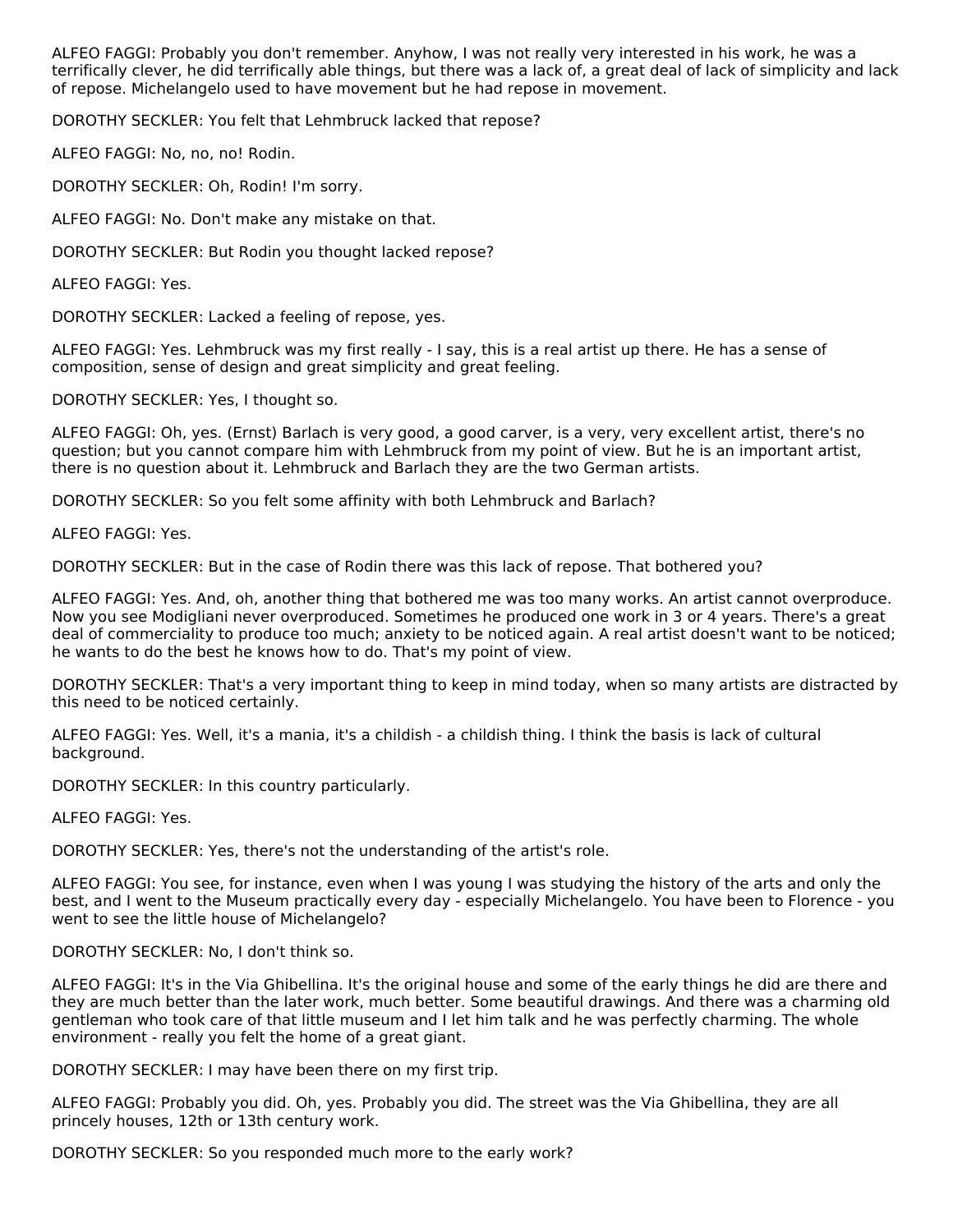ALFEO FAGGI: Yes. Right away. Right away. Right away.

DOROTHY SECKLER: Later it became very dramatic.

ALFEO FAGGI: Yes. Well, it was a question of great craftsmanship to my point of view. Even the painting too. But, after Giotto, painting went to life class, went to imitate the things he saw in life, you know. That is nothing, nothing of any importance. They destroy the imaginative power, the sense of great composition and so on; and a certain mystic quality of the early painters, the early poets in Italy, probably in Germany too, I don't know. They used to have it in Italy and they lost it. Yes. Those things go together, always, you'll never divide them, never. Now my reading was the same thing. I prefer the early Italian writers - even before Dante.

#### DOROTHY SECKLER: Really, before Dante?

ALFEO FAGGI: Oh, yes. Oh, yes. They were much more simple.

DOROTHY SECKLER: At what stage in your career were you sure that you wanted to emphasize religious subject matter above all others?

ALFEO FAGGI: I don't know. The only one thing that -- this is a very funny thing that one day happened to me, I think it was important. I told my mother - I was sitting by my mother and I saw a strange creature all in white come near us. She looked like she was floating. "Mother, don't you see that?" And she looked like an angel. That to me was the first lesson in mystical approach in life.

DOROTHY SECKLER: You were just a child then?

ALFEO FAGGI: Yes. Yes. A very strange ...

DOROTHY SECKLER: A vision?

ALFEO FAGGI: Yes. I still could draw it today. Yes. Oh, yes. Oh, yes.

DOROTHY SECKLER: And this confirmed your feeling for, I mean would you like to say any more about the religious, mystical philosophy that lies behind your work?

ALFEO FAGGI: Well, it is not exactly anything a person sees ...

DOROTHY SECKLER: It was entirely personal.

ALFEO FAGGI: Absolutely!

DOROTHY SECKLER: It was not a matter of your reading the literature of any writers in a more formal approach?

ALFEO FAGGI: No. No. No. Nothing. No. It was instant in feeling. That's why my work in the Academy was thorough but it was disaffected for the reason I had to begin, you know, those things. Only after five years I had to begin to work by myself. But the same feeling was there. The feeling comes from the inner life and the other from the external life, which is a different thing, a different thing.

DOROTHY SECKLER: Had your family been extremely religious in their background?

ALFEO FAGGI: I think they were. My grandmother was an extraordinarily religious person, Fortunata Tarquinii one of the oldest names in the Florentine annals. You'll find a little tablet if you go to Florence someday, there is their name, they were the 12th century. She was, oh yes. And the extraordinary thing: I used to say, "Grandmother, why do people come and see you?" She never answered that. They went there to ask for help, moral help, let us call it that. I mean understanding -something like that. But I sensed that. You see everything inward has to be sensed. You cannot reason either. You can't reason. Reason is a thing of the intellect; the other has nothing to do with it. That's my point of view.

DOROTHY SECKLER: It must have been strange for you to come to a country like this where so much of the life of people is directed outward to material things.

ALFEO FAGGI: I didn't pay attention. I never saw -- It really didn't affect me that way.

DOROTHY SECKLER: You lived to yourself.

ALFEO FAGGI: I lived to myself and my family; work.

DOROTHY SECKLER: We had left you back there in Turin where you had an award from the Academy to go to Turin and this was what? In the early '30s roughly?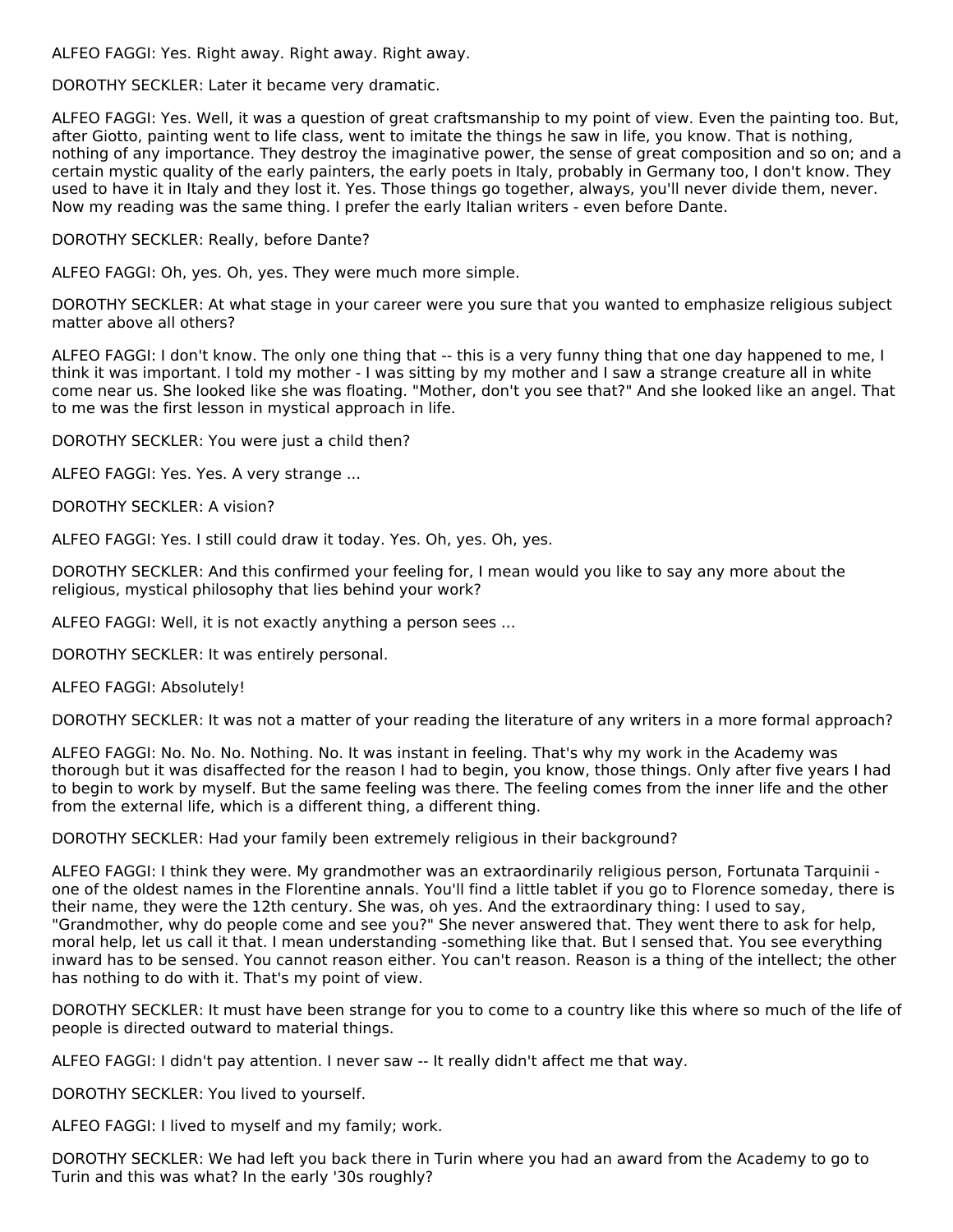ALFEO FAGGI: Yes, a little before.

DOROTHY SECKLER: Or the end of the '20s possibly, yes.

ALFEO FAGGI: It was a big international exhibition. As I told you, it was the first time I saw Rodin and I saw Lehmbruck and I saw other good German artists, not important but with a kind of decorative quality.

DOROTHY SECKLER: How long did you stay there?

ALFEO FAGGI: About one week. Just one week. I had to make some report on the various things to the Academy.

DOROTHY SECKLER: Have you been back and forth to Europe a number of times?

ALFEO FAGGI: No.

DOROTHY SECKLER: Or was that your last trip back?

ALFEO FAGGI: No. I went to the war in '15.

DOROTHY SECKLER: You fought for this country?

ALFEO FAGGI: No. At that time I was still an Italian citizen. You see, I took the first papers out and I could stay in our country, in my country, let us say, but I had to go to do my duty. After all, I was born there.

DOROTHY SECKLER: You had been in this country and then went back to be a soldier in the Italian army?

ALFEO FAGGI: Yes.

DOROTHY SECKLER: How long did you serve there?

ALFEO FAGGI: Three years.

DOROTHY SECKLER: Were you wounded or ... ?

ALFEO FAGGI: No. Thank God, no. My son was badly wounded in the last war.

DOROTHY SECKLER: Then you returned after the war to this country?

ALFEO FAGGI: Oh, yes.

DOROTHY SECKLER: You were married at this time, of course?

ALFEO FAGGI: Yes. Yes.

DOROTHY SECKLER: And then you came here to Woodstock after the war? Is that right?

ALFEO FAGGI: After the war.

DOROTHY SECKLER: I'm sure there must have been a long series of commissions from various places for your sculpture. But I think we ought to try to put them a little bit into the right sequence if you can recall how it happened. Or shows, important shows that advanced your work? I know it's very difficult to remember. Is there anything that occurs to you in - the '30s, of course, was a period of depression in this country.

ALFEO FAGGI: Oh, yes - no, but I got a commission by Mrs. William ...

[Machine turned off]

DOROTHY SECKLER: ... Juliana Force? Whitney?

ALFEO FAGGI: No, no, no, Not the Whitney, though they were fond of my work, they bought the portrait of Hervey White.

DOROTHY SECKLER: Yes. When did you do that portrait of Hervey White?

ALFEO FAGGI: I did it in my studio.

DOROTHY SECKLER: Soon after you came here?

ALFEO FAGGI: Yes, yes, yes.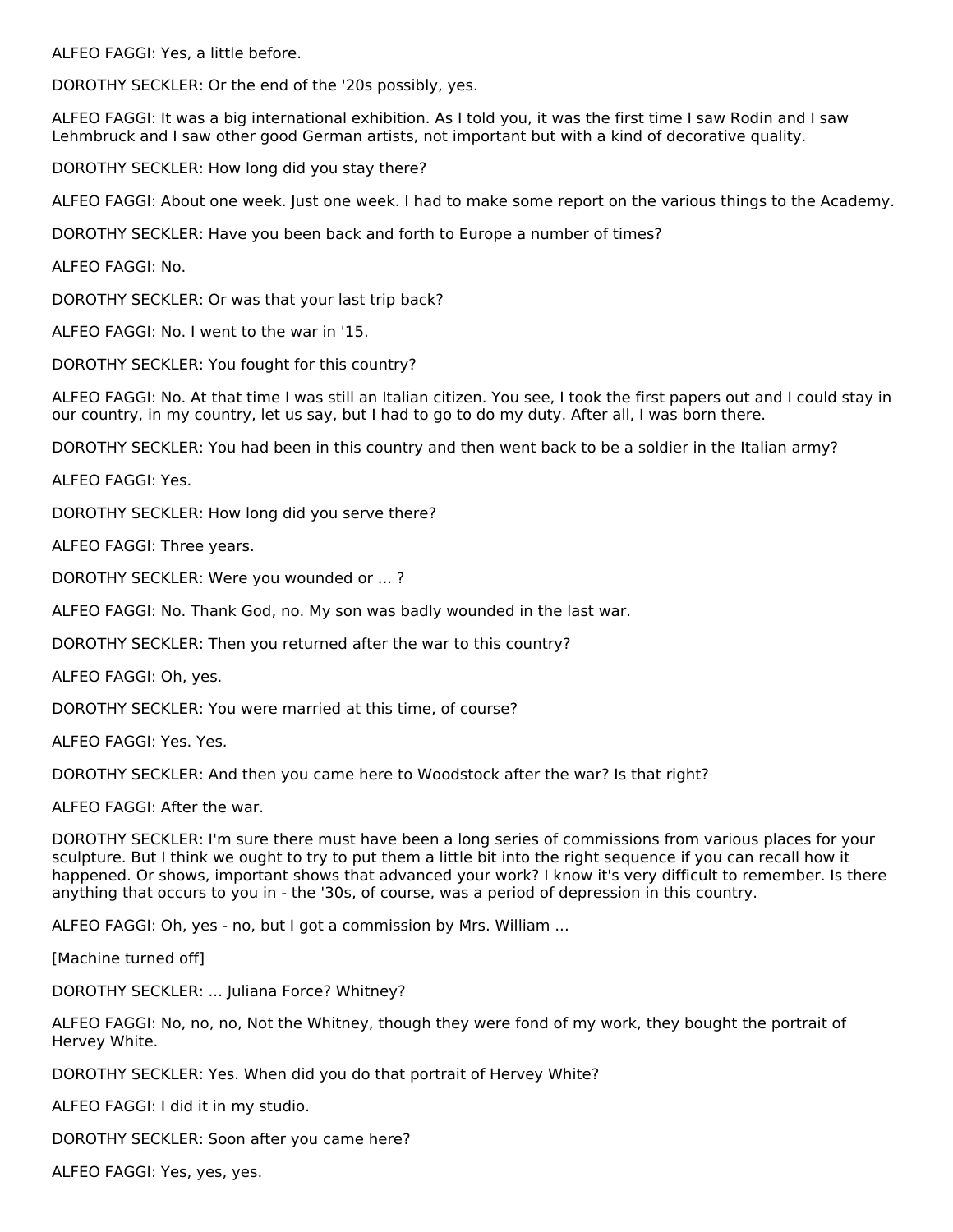DOROTHY SECKLER: In the '20s some time?

ALFEO FAGGI: A little later probably. He posed two times.

DOROTHY SECKLER: And did the Whitney buy it right away?

ALFEO FAGGI: They bought it, yes, right away. The one who used to be the head, you know, she was very smart.

DOROTHY SECKLER: Yes.

ALFEO FAGGI: As soon as she saw that she bought it for the museum.

DOROTHY SECKLER: Yes. But you were saying somebody else, a woman, had helped in some way during the '30s, during these depression years. You weren't on WPA then, I take it, at any point?

ALFEO FAGGI: Never! No. No. No. I got a commission from ... to do the life of St. Francis, I think I showed you.

DOROTHY SECKLER: Yes, I saw it. Now where did that come from?

ALFEO FAGGI: Mrs. Lille (Lille of Chicago)

DOROTHY SECKLER: What was she connected with? What organization or what church or ... ?

ALFEO FAGGI: Well, she was Catholic; she was not born Catholic but she became Catholic.

DOROTHY SECKLER: Was this for a Catholic Church?

ALFEO FAGGI: No, no, no. She did it for herself and after she gave it to the Art Institute.

DOROTHY SECKLER: To the Art Institute of Chicago?

ALFEO FAGGI: Yes. She never kept anything for herself.

DOROTHY SECKLER: So this was in the '30s that she commissioned the life of St. Francis. When you did the life of St. Francis there must have been a number of different episodes.

ALFEO FAGGI: Oh, yes! Oh, sure!

DOROTHY SECKLER: Mr. Faggi, I wondered if there is something that you would like to say about your technique as a sculptor and to what extent your way of working either in modeling or carving may have changed during the past decades?

ALFEO FAGGI: I think that probably in the last decade I am conscious of becoming more simplified, you know, not diluted but simplified.

DOROTHY SECKLER: There's quite a difference between being diluted and being simplified.

ALFEO FAGGI: Oh, yes. Oh, there's a great deal of difference.

DOROTHY SECKLER: Could I ask you this: when you begin to work on a figure, for instance, such a figure as the St. Francis ...

ALFEO FAGGI: I did no sketch at all.

DOROTHY SECKLER: No sketch?

ALFEO FAGGI: No. Not even a drawing.

DOROTHY SECKLER: From the very beginning does this exist in a highly simplified form or does simplification arrive at the end?

ALFEO FAGGI: No, no, it's the movement that has to be simplified first, you see. It's very funny the work, my work doesn't exhaust me at all, there is no problem. I begin and I see the thing already finished.

DOROTHY SECKLER: You see it complete from the beginning?

ALFEO FAGGI: Absolutely!

DOROTHY SECKLER: The concept is there. But you don't draw it? You don't sketch ... ?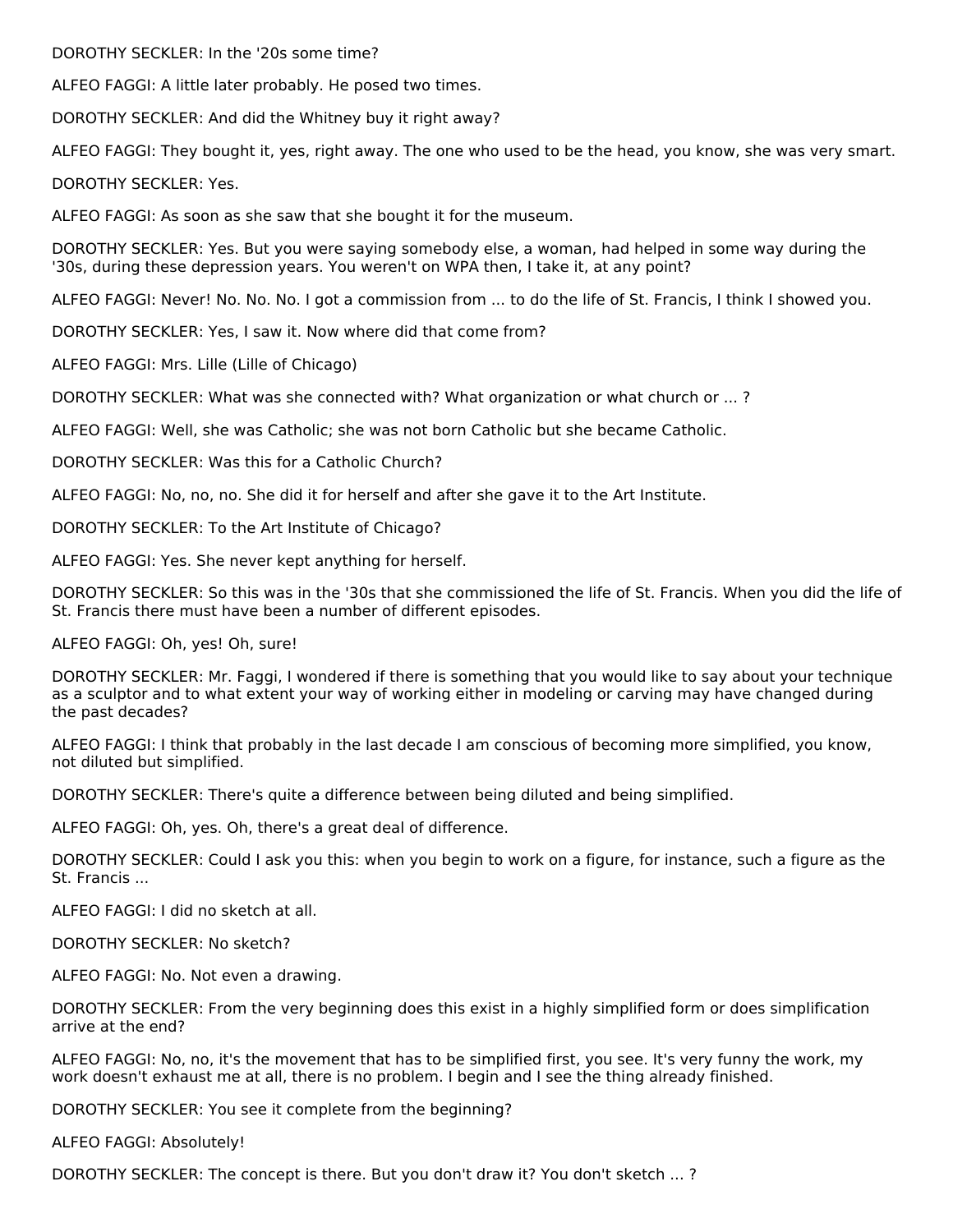ALFEO FAGGI: I don't draw it but I completely finish it. If it isn't finished inward you will never complete it outward.

DOROTHY SECKLER: And you don't change it once you're working on it?

ALFEO FAGGI: No, never change it, never change it. Never change it.

DOROTHY SECKLER: Never at all?

ALFEO FAGGI: Never at all. No. No.

DOROTHY SECKLER: That's very interesting.

ALFEO FAGGI: Well, this is my method you know. When artists change their work it shows that they came to turmoil which means that the vision was not clear. See the point? If the vision is clear you do not make any change.

DOROTHY SECKLER: And the vision is something arrived at intuitively?

ALFEO FAGGI: Yes.

DOROTHY SECKLER: It comes almost, it would seem as in a vision, or I mean that you have an interior vision.

ALFEO FAGGI: Well, I think - I don't want to be too Catholic about anything, but I never begin to work until the thing is complete inwardly, mentally and visually and so on and so on, I never change anything.

DOROTHY SECKLER: Do you ever have to give up anything or is everything always completed?

ALFEO FAGGI: I never give up anything. I have all the work I have done. The shack is full of my things but they are completely complete things.

DOROTHY SECKLER: Do you usually work on more than one piece or only on one thing at a time?

ALFEO FAGGI: I have two things sometimes, two things. Now I have only one.

END OF TAPE 1

TAPE 2

DOROTHY SECKLER: This is Dorothy Seckler interviewing Alfeo Faggi in Woodstock on August 1st, 1963. Mr. Faggi, when our previous tape ended we had been discussing your feelings about the technique of sculpture as it has developed in your own work and we had not had a chance yet to talk about the differences in approach that maybe involved between full round sculpture and the relief sculpture. Is there anything that you'd like to add to that right now?

ALFEO FAGGI: No. The only things I have to add is this: if my work is complete in the round it must come from inside; if it's complete in a bas relief technique, it's the same; the process is the same.

DOROTHY SECKLER: From your first conception of the work are you sure then in which form it will be?

ALFEO FAGGI: Oh, yes. I never begin otherwise. Oh, yes.

DOROTHY SECKLER: Have you ever had periods in your work when you were involved more with carving than with modeling?

ALFEO FAGGI: No, it depends on the subject matter.

DOROTHY SECKLER: Could you give me an example of a subject that seemed to you to call for carving rather than for modeling?

ALFEO FAGGI: Well, the difference is this: the point is very, very simple, if the form is needed a stately point of view, I will carve it directly from that point of view. If it needs a more roundness I will use - I could use terra cotta, I have done several terra cottas; and in bronze I use the other, the other ...

DOROTHY SECKLER: Your monumental sculptures have generally been in bronze, is that right?

ALFEO FAGGI: Bronze, yes.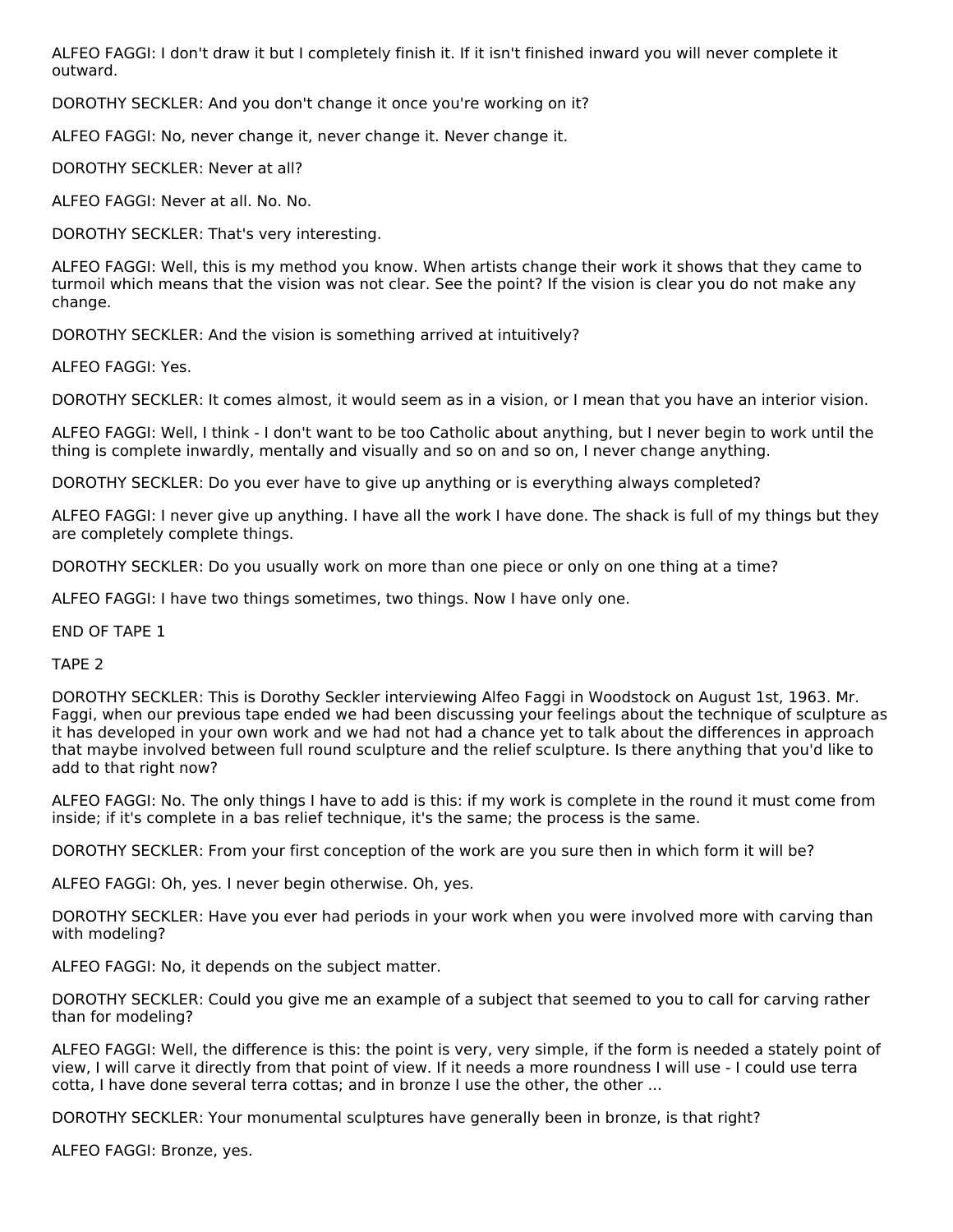DOROTHY SECKLER: Yes. I had wanted to ask you about some of the important commissions that you carried out. For instance, there's the very important Dante door. I believe it was in the early '20s you did that?

ALFEO FAGGI: In Worcester, yes.

DOROTHY SECKLER: In the Worcester Art Museum?

ALFEO FAGGI: No, it's in a building, it's the door for a building. It's beautiful architectonic thing, I think it was a Boston architect; and this is a real door and on the inside all the Stations of the Cross in small dimensions.

DOROTHY SECKLER: Mmhmm. That you did too?

ALFEO FAGGI: Oh, yes.

DOROTHY SECKLER: Yes. So that you had - there was Dante on one side of the door and then inside was the Stations of the Cross. Is that the way it worked?

ALFEO FAGGI: No, no. The Dante door is in Chicago.

DOROTHY SECKLER: Yes.

ALFEO FAGGI: Yes.

DOROTHY SECKLER: But then ...

ALFEO FAGGI: The statue of Dante, yes.

DOROTHY SECKLER: The statue of Dante is in Worcester, it that it?

ALFEO FAGGI: No.

DOROTHY SECKLER: I'm sorry I've got you mixed up there.

ALFEO FAGGI: No.

DOROTHY SECKLER: The Dante door is in Chicago?

ALFEO FAGGI: Yes.

DOROTHY SECKLER: And it's in relief, of course?

ALFEO FAGGI: Yes, bas-relief.

DOROTHY SECKLER: Yes. Then there's also, of course, the door that has the life of St. Francis?

ALFEO FAGGI: Yes. And this is in Chicago Art Institute.

DOROTHY SECKLER: It's there now, of course?

ALFEO FAGGI: Yes. On the main floor.

DOROTHY SECKLER: In bronze, of course?

ALFEO FAGGI: In bronze, yes.

DOROTHY SECKLER: And was that about the same time as the Dante door? Was it in the early '20s or did that come later?

ALFEO FAGGI: Well, it's just a question of a couple of years' difference.

DOROTHY SECKLER: Really? I have here a note about a Doubting St. Thomas for the University of Chicago.

ALFEO FAGGI: Yes. In a chapel there.

DOROTHY SECKLER: This is all in the 20s then, pretty much?

ALFEO FAGGI: All in the '20s. In '22 or '23.

DOROTHY SECKLER: Now there's The Pieta ...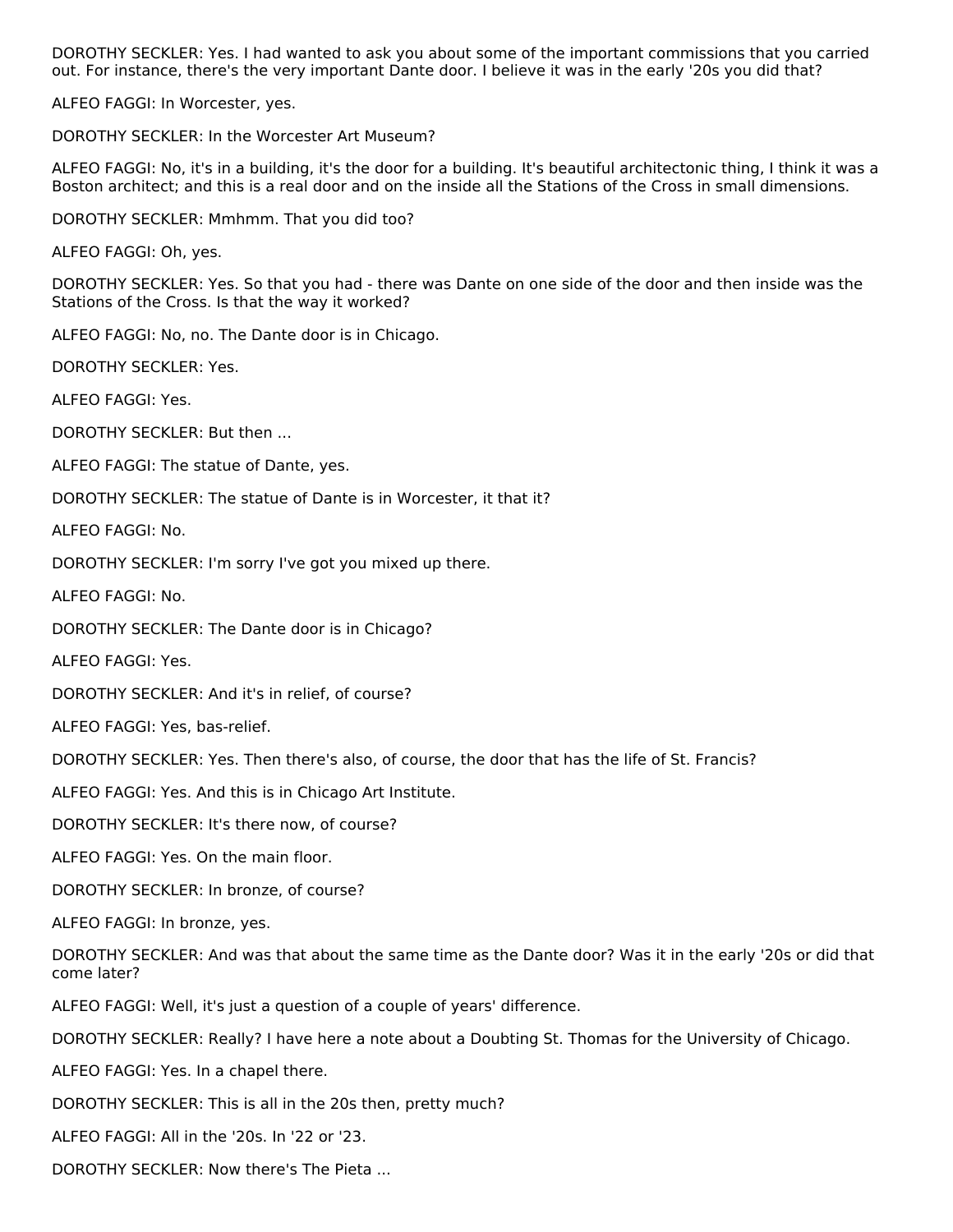ALFEO FAGGI: It's lifesize, it's in St. Thomas Church, in the place I have the Stations of the Cross.

DOROTHY SECKLER: Yes.

ALFEO FAGGI: And the small size is in the Art Institute, and one is in Princeton.

DOROTHY SECKLER: So there are three then?

ALFEO FAGGI: Yes.

DOROTHY SECKLER: Splendid. And that was a later work, wasn't it?

ALFEO FAGGI: Yes. '28 or '29.

DOROTHY SECKLER: Then, of course, there's the St. Francis that was commissioned by Mrs. Frank R. Lillie.

ALFEO FAGGI: Yes.

DOROTHY SECKLER: And that, of course - there's the one in Illinois, is that right?

ALFEO FAGGI: Yes.

DOROTHY SECKLER: And one in Buffalo?

ALFEO FAGGI: In Buffalo too.

DOROTHY SECKLER: That was a very late work, wasn't it? In the '40s possibly?

ALFEO FAGGI: Yes. '40.

DOROTHY SECKLER: And then we have the Stations of the Cross. That is the one in the Church of St. Thomas the Apostle in Chicago?

ALFEO FAGGI: Yes. And the big Pieta is there, life size Pieta.

DOROTHY SECKLER: Yes. Life size Pieta is in the same church of St. Thomas?

ALFEO FAGGI: Same church, yes.

DOROTHY SECKLER: Now some of the portraits that I have seen ... I think it's important for them to get into the record. That wonderful one of the head of Noguchi.

ALFEO FAGGI: The one of Noguchi is in three museums now.

DOROTHY SECKLER: Yes. In Chicago, and Minneapolis ...

ALFEO FAGGI: And Minneapolis, and another museum lately, a gallery - I can't recall - Pennsylvania or something like that.

DOROTHY SECKLER: And that was done in the early '30s, wasn't it?

ALFEO FAGGI: Yes. Yes. And Frost - I did the head of - two reproductions of Robert Frost.

DOROTHY SECKLER: Yes, the poet Robert Frost. Now let's see, there was also that beautiful head of your friend, the lady - you just showed it to me over here.

[Machine turned off]

ALFEO FAGGI: Of course the answer could be fresh.

DOROTHY SECKLER: Good. Then the head that you were talking about before obviously was the one of Margaret Sanger.

ALFEO FAGGI: Margaret Sanger. It was bronze.

DOROTHY SECKLER: Were these heads then all in bronze? The head of Noguchi?

ALFEO FAGGI: Yes, bronze.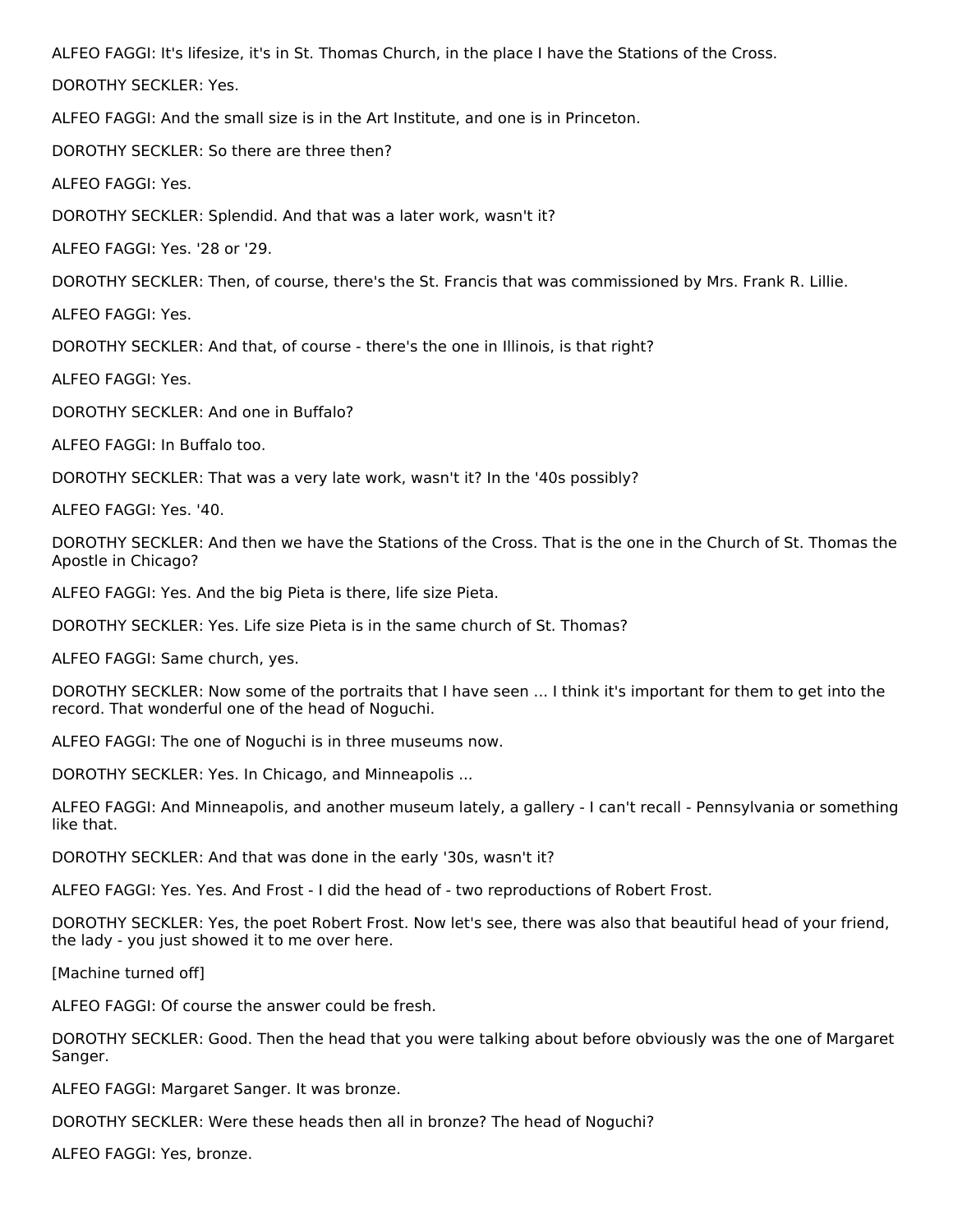DOROTHY SECKLER: And the other one that we mentioned - the Frost - all three of them then were in bronze. Have you ever done a portrait head in stone?

ALFEO FAGGI: No, I don't like the feeling of stone. I like the molding of the face. The great difference between stone and myself, I mean I don't like that fight; I prefer to fight in a different way.

DOROTHY SECKLER: Yes.

ALFEO FAGGI: See the point?

DOROTHY SECKLER: Well, tell me a little more about it.

ALFEO FAGGI: The Florentine portraits, they are all in terra cotta or bronze, they are never in stone; you see, even the Rapello. The Rapello things are the best, they are molded with the hands, the vibration of the hand responds to the mind. The stone is between your hand and your brain. That's my point of view. You study, for instance, the Florentine, just like Nicola del Gano, for instance, by Donatello. That is a terra cotta. And I could mention Verrocchio, for instance, all the best things that he had are in bronze. Those people have a bronze mind.

DOROTHY SECKLER: Then under what conditions would you choose stone for a work?

ALFEO FAGGI: I would not do it.

DOROTHY SECKLER: You only do it when you must?

ALFEO FAGGI: No, I will not do it. I like the other - the medium which demands more from me but they have more immediacy. To me stone is something between you, the artist, and the stone.

DOROTHY SECKLER: Yes.

ALFEO FAGGI: That's the feeling.

DOROTHY SECKLER: But you have used it in a few cases.

ALFEO FAGGI: In a few. A few cases.

DOROTHY SECKLER: Was it because the person had commissioned something in stone?

ALFEO FAGGI: No. For the reason that at the time I felt it, yes. But very rarely.

DOROTHY SECKLER: Yes.

ALFEO FAGGI: Bronze is my medium, and terra cotta as well. As I say, my molding quality. For instance, if I had to choose a piece of Greek sculpture I would take the early terra cottas, hardly ever bronze; much better than the stone work they have done.

DOROTHY SECKLER: Of course, that was pretty much the material of the Etruscans too. You were telling me before how much you admired the Etruscan sculpture.

ALFEO FAGGI: Well, I'm Etruscan, that's the trouble. That's the trouble. See Etruria is a Tuscan city. It's not 25 miles from Florence.

DOROTHY SECKLER: Yes. So you were saturated in ...

ALFEO FAGGI: Well, they have the same mind.

DOROTHY SECKLER: You're almost a descendant of Etruscan culture.

ALFEO FAGGI: Yes. Etruria. Oh, yes. Well, your mind reacts to those things you understand. Naturally, when I was young I never understood that. I understand now the reason for why the Florentine. Now take Ghiberti, why he never left one stone. The bronze door, you know, the Baptistery door.

ALFEO FAGGI: Well, there's 24 years of work - practically all his life long.

DOROTHY SECKLER: And Donatello too, of course.

ALFEO FAGGI: Oh, yes.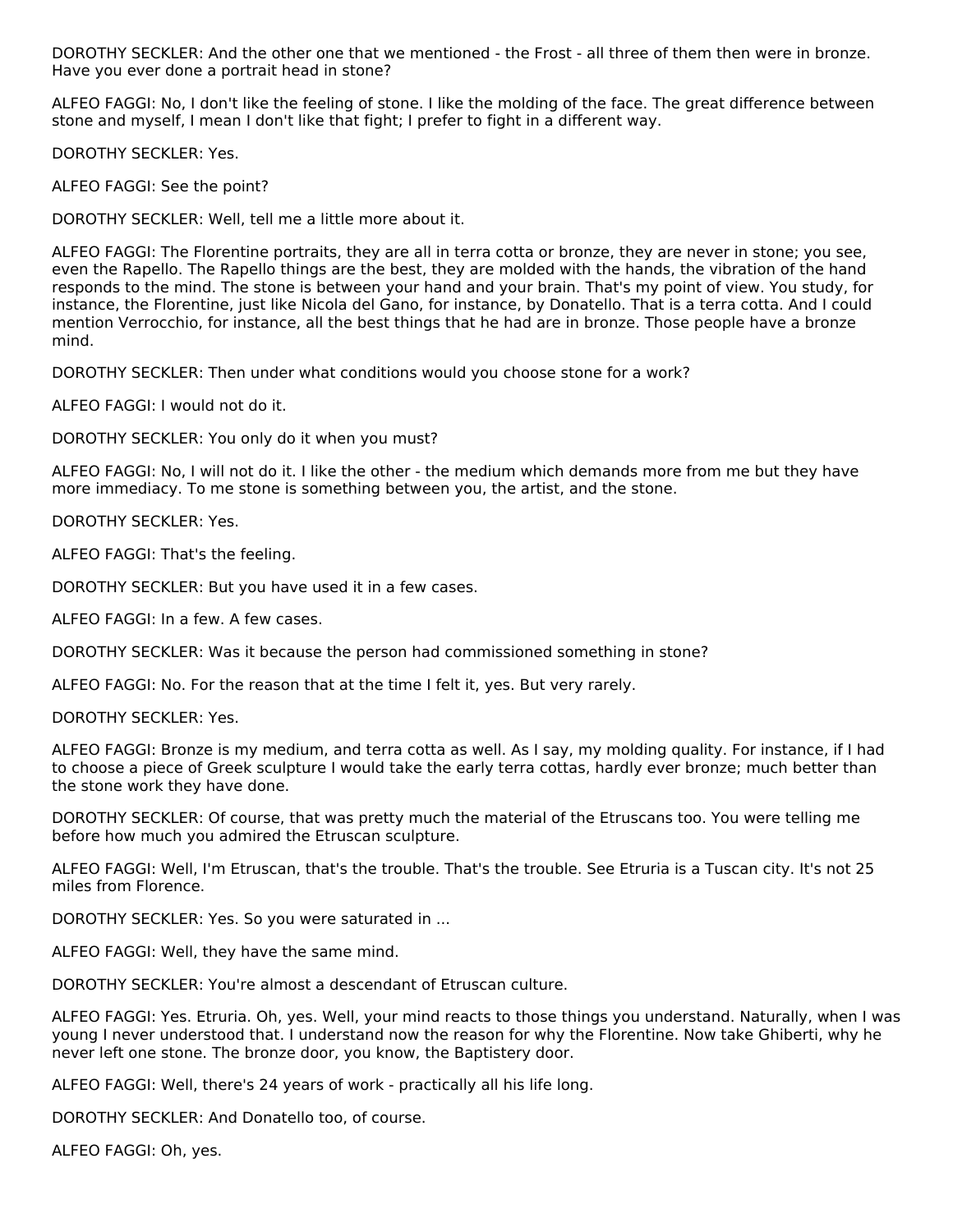DOROTHY SECKLER: Having grown up in a country where you were surrounded by great works of art and very spiritual expressions always as you were a boy, it interested me very much that you said that you thought that the United States was nevertheless a good place for art at this time.

ALFEO FAGGI: Oh, it's a great place.

DOROTHY SECKLER: Could you explain why you think so in view of the fact that we don't have that kind of background for art?

ALFEO FAGGI: Well, there is more freedom.

DOROTHY SECKLER: It's the freedom of the spirit then.

ALFEO FAGGI: The freedom of the spirit being trained by a good mind naturally, expressed by it. I think America has more chance to produce fine artists than all Europe put together. Who are they? Who are they? The French today they are very impoverished. As I told you the great French painter wasn't a Frenchman - he was born ...

DOROTHY SECKLER: It was Cezanne.

ALFEO FAGGI: ... he was born in Italy.

DOROTHY SECKLER: That was a very interesting point.

ALFEO FAGGI: But it's absolutely correct. The father went to the south of France and they had a little coffee shop first and the boy began to draw, like to draw, with another fellow. Then after a certain age he left, his daddy supplied a monthly money and he went to Paris to work there, started there.

DOROTHY SECKLER: And you were saying that you felt his sense of form and his sense of the grandeur of all over design was something that is Italian rather than French.

ALFEO FAGGI: Absolutely! Absolutely! You see that's why they invented Impressionism, broke the form.

DOROTHY SECKLER: It was a dissolving of form.

ALFEO FAGGI: A dissolving of form. For Cezanne form is never the result, it is always to integrate, always to purify.

DOROTHY SECKLER: To come back to the future of this country as an art-producing country, you were saying that you thought that if the younger artist could see enough to educate himself - well, even perhaps through reproductions but in other ways too.

ALFEO FAGGI: Yes. You see this country has many museums; they have everything. Duncan Phillips and the other small museums - what do you call it? - You mentioned before ...

DOROTHY SECKLER: In New York? Oh, the Frick!

ALFEO FAGGI: The Frick! A beautiful museum. Oh, and so quiet, you go there and you study there, even the library they have is magnificent. You find all the documents there at the Frick Museum. They collect everything. Every time I exhibit they send special people to collect data and so forth.

DOROTHY SECKLER: Yes. That's splendid. We have to work very closely with them sometimes.

ALFEO FAGGI: I think they are important. I don't think people give them enough credit.

DOROTHY SECKLER: That's true. So you think then that the younger American artist, in spite of the general materialism of outlook in this country that ...

ALFEO FAGGI: I don't see that - I don't think that.

DOROTHY SECKLER: ... he can find himself.

ALFEO FAGGI: I don't see that.

DOROTHY SECKLER: You don't see the materialism?

ALFEO FAGGI: The materialism, no.

DOROTHY SECKLER: You don't think it's greater here than in Europe?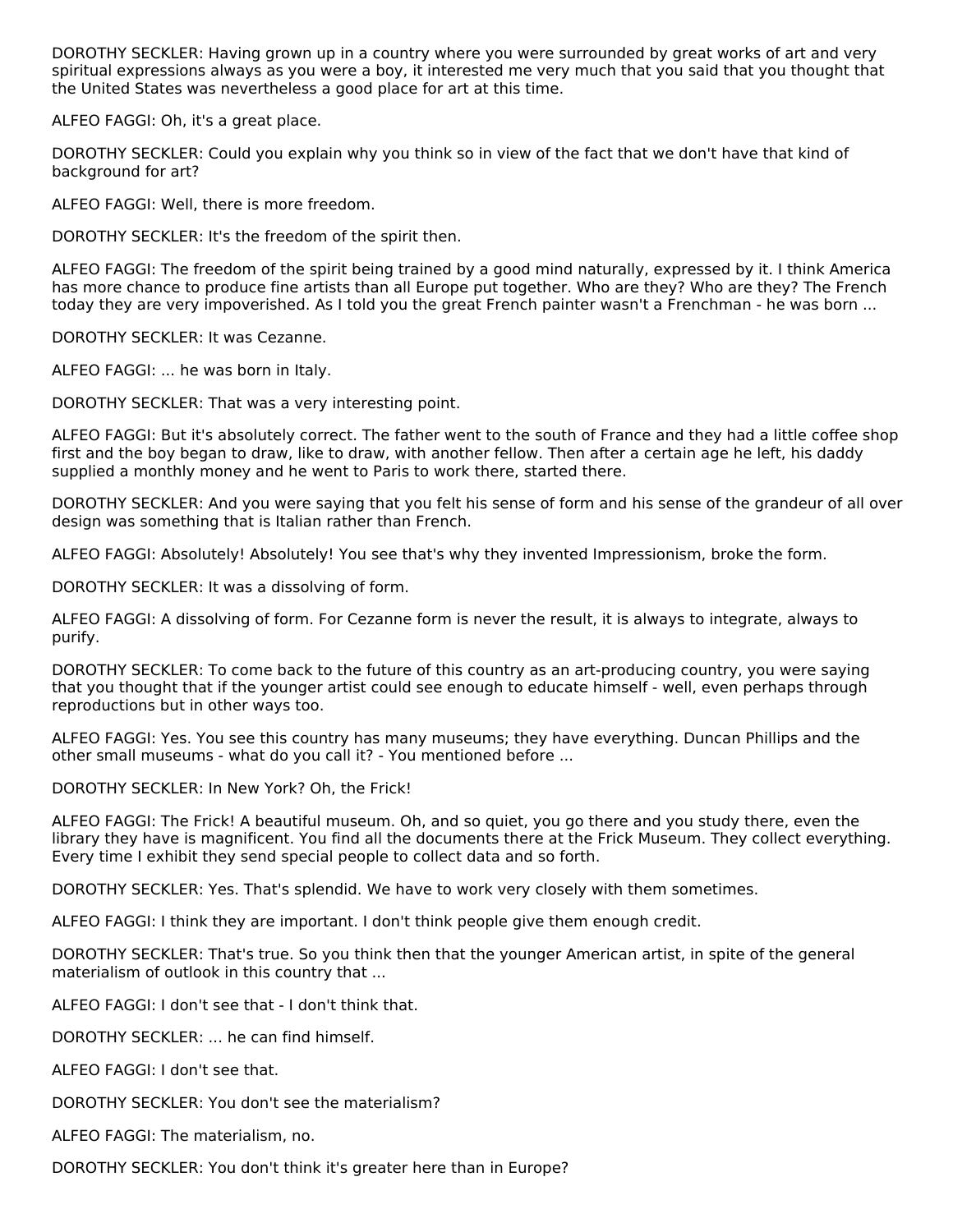ALFEO FAGGI: No. I think it's much less.

DOROTHY SECKLER: Really? I'd be interested in your feeling about that.

ALFEO FAGGI: It's much less.

DOROTHY SECKLER: It's an exceptional opinion.

ALFEO FAGGI: Well, much less. I would not live in Europe if you gave me a million dollars.

DOROTHY SECKLER: You wouldn't?

DOROTHY SECKLER: What is it that you would find that would restrain you or give you the feeling of being less free if you were living, for instance, in Florence or in Paris?

ALFEO FAGGI: Well, the Europeans try to imitate us. I don't want to be imitated. I'm in the real place.

DOROTHY SECKLER: You'd rather have the original.

ALFEO FAGGI: Yes. I don't - all they do in Europe is imitate the Americans; imitate their painting.

DOROTHY SECKLER: But you don't feel that's a bad thing that they should imitate Americans because certain some Europeans, for instance, de Gaulle ...

ALFEO FAGGI: No.

ds ... are very, you know, very distressed by the imitation of American machines and American advertising and so on?

ALFEO FAGGI: De Gaulle is a cuckoo Frenchman I think, he exaggerates his power anyhow, to my mind.

DOROTHY SECKLER: Is it partly the political situation that would bother you in living in Europe? For instance, I've been told that Marcel Duchamp said that he would not like to live in Paris permanently because the minute he's in France he's involved with politics.

ALFEO FAGGI: Yes.

DOROTHY SECKLER: Is that part of the feeling...

ALFEO FAGGI: Oh, yes. Oh, yes.

DOROTHY SECKLER: ... that here you are more free of politics?

ALFEO FAGGI: Well, nobody bothers you about politics. But I think he lives in New York - Duchamp.

DOROTHY SECKLER: Yes, he does live in New York. Yes.

ALFEO FAGGI: How does he live? I don't know how he sells those things he does - some potboilers?

DOROTHY SECKLER: I think he works as a dealer but I don't know - and he is very unwilling to discuss it. He was asked in an interview recently and he said that he didn't think it was anybody's business except his own.

ALFEO FAGGI: I remember during my first exhibition he was there and he loved my work, he enjoyed it very much. A very charming personality.

DOROTHY SECKLER: Yes. Certainly.

ALFEO FAGGI: Very charming, a lot of charm. I love French men. But he has a lot of character too. No, I think he is strong. I think one of his brothers died lately.

DOROTHY SECKLER: Yes. Villon.

ALFEO FAGGI: Villon, I don't know how good a painter he was; I don't know.

DOROTHY SECKLER: Well, he was a typically French painter in many ways. In a way that we are discussing. But I don't want to get too far off the track here.

ALFEO FAGGI: No. No.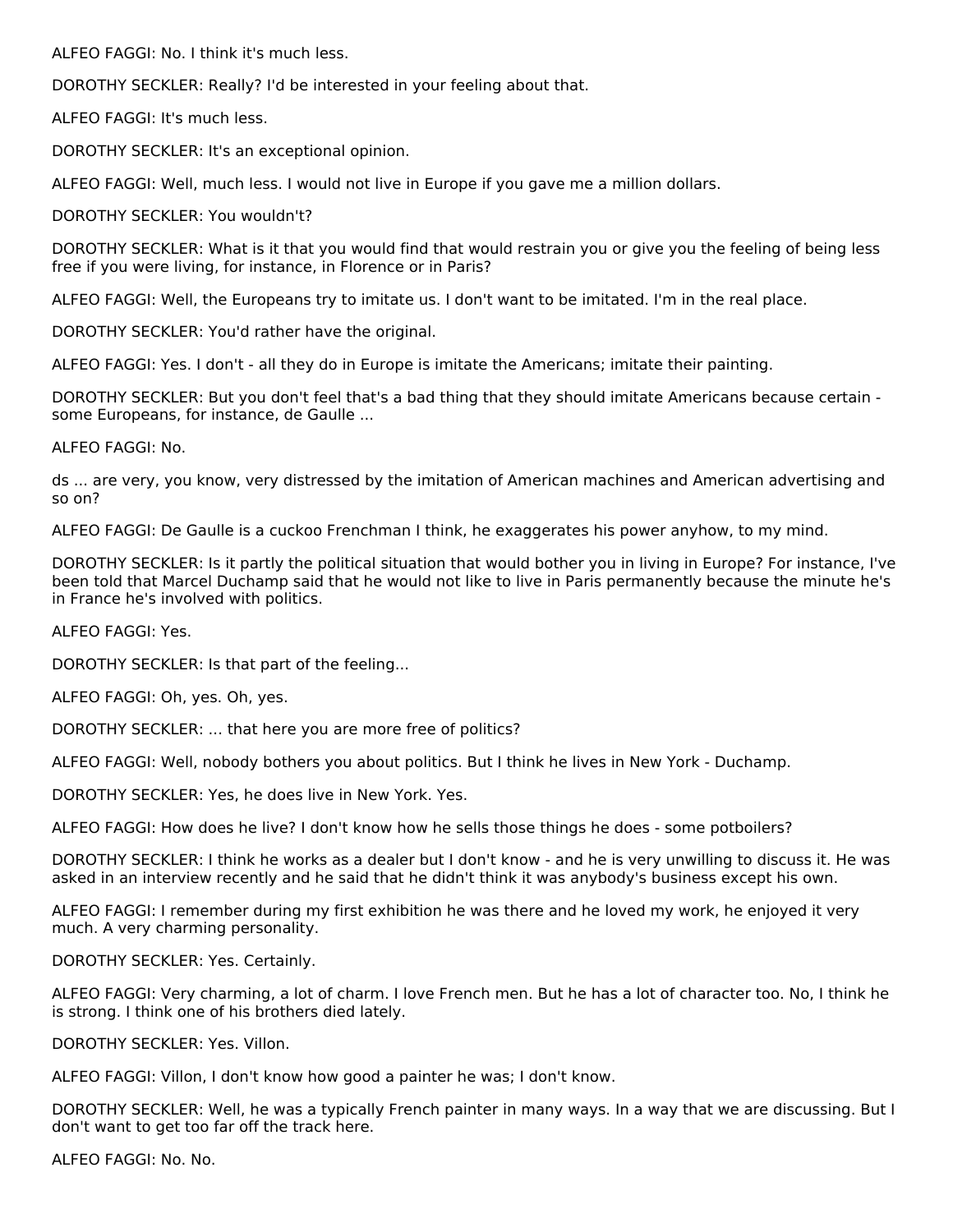DOROTHY SECKLER: I was interested though very much in exploring anything that you have to say about the American environment as it affects the artist because I think there's a great deal of discussion about it and in some cases a certain amount of despair.

ALFEO FAGGI: I don't see that.

DOROTHY SECKLER: The feeling that the artist is too much affected by changing fashion ...

ALFEO FAGGI: No.

DOROTHY SECKLER: ... by the pressures of the art market.

ALFEO FAGGI: They don't impress me.

DOROTHY SECKLER: You've managed somehow to keep detached from it.

ALFEO FAGGI: I never have any of that feeling, never have. I always work honestly and I send work to my dealer, sometimes I have a commission, not very often. And that's all.

DOROTHY SECKLER: Would you like to say anything about the direction that you're pursuing at this time in your sculpture or anything that is developing or has developed recently in your work that it would be in the way of a change or a further development?

ALFEO FAGGI: No, I will not do that. I don't see it, no, no.

DOROTHY SECKLER: It seems to you to be a very serene continuity always?

ALFEO FAGGI: Yes. The subject matter inspired my form too.

DOROTHY SECKLER: The subject matter?

ALFEO FAGGI: Yes.

DOROTHY SECKLER: If you don't have a commission and you simply work out of your own feeling the subject matter is usually nevertheless religious, is that right?

ALFEO FAGGI: In general, yes. Not always.

DOROTHY SECKLER: What would be some of the other subjects that have appealed to you?

ALFEO FAGGI: I have done some nudes.

DOROTHY SECKLER: Mmhmm. In that case were you working from a model or ...

ALFEO FAGGI: Yes, but from my memory that I store in my brain - knowledge of many, many years. I told you I studied surgery in life ...

DOROTHY SECKLER: But you don't use the model?

ALFEO FAGGI: Never, never used ...

DOROTHY SECKLER: You don't work from a model in a direct way?

ALFEO FAGGI: No, no. I don't call that direct.

DOROTHY SECKLER: Well -- so you might do a nude? Do you ever work from just a poetic idea of something from literature possibly ...

ALFEO FAGGI: Yes, yes.

DOROTHY SECKLER: ... poetry? I know you admire poets and read poetry a great deal.

ALFEO FAGGI: Yes, I do. Yes. Yes, I do.

DOROTHY SECKLER: Well, I feel that this has been very rich material.

ALFEO FAGGI: I hope you got everything you wanted.

DOROTHY SECKLER: Well, think you very, very much for giving so much of your time.